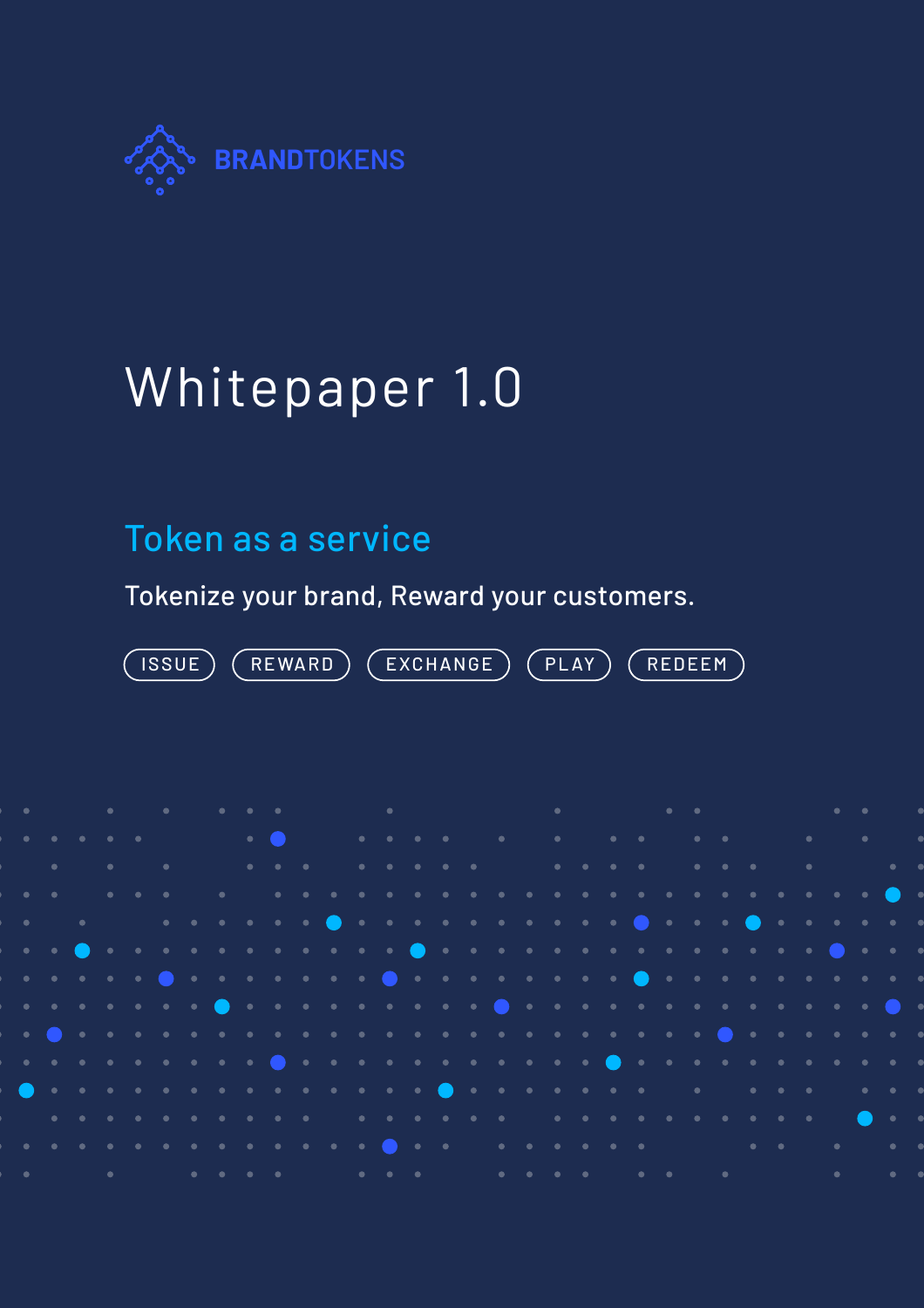## **Content**

| Abstract                                  | 1  |
|-------------------------------------------|----|
| <b>Background</b>                         | 2  |
| Loyalty Management Market                 | 3  |
| The Problem                               | 6  |
| - Cash-back rewards delays                | 6  |
| - Functional restrictions                 | 6  |
| - No favourable infrastructure            | 6  |
| <b>The Solution</b>                       | 8  |
| How Will the Blockchain Help              | 9  |
| <b>BRND: Redefining Loyalty Programs</b>  | 11 |
| - Company Overview                        | 11 |
| How does it work?                         | 12 |
| Value and BRND tokens                     | 15 |
| Why many tokens, not just one?            | 15 |
| Use Case - Token Distribution             | 16 |
| The Benefits of the Brand Tokens Platform | 17 |
| - For Customers                           | 17 |
| - For Brands                              | 18 |
| - For Investors                           | 19 |
| <b>Why BRND Tokens</b>                    | 20 |

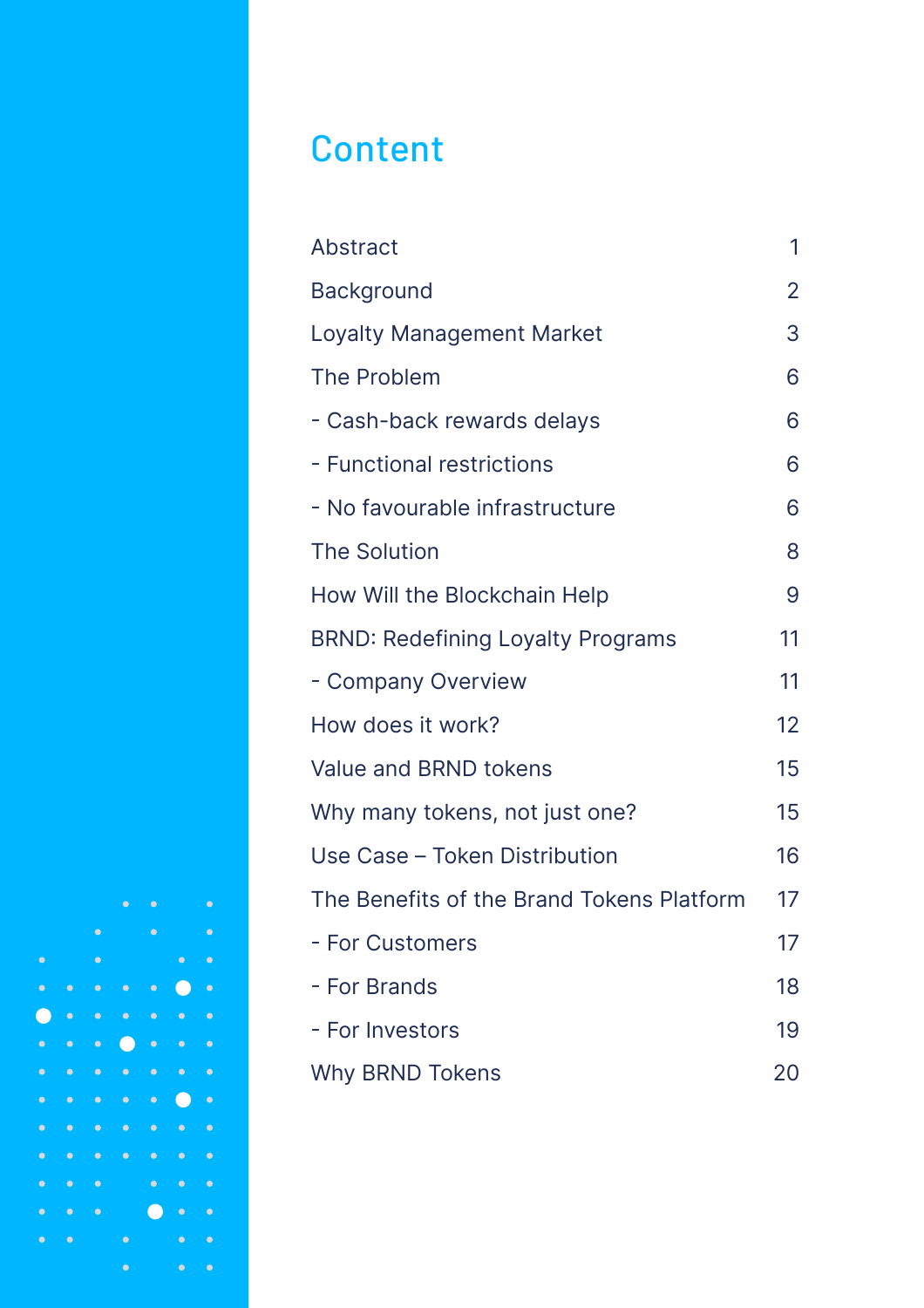| <b>Token BRND</b>                 | 20 |
|-----------------------------------|----|
| - BRND Token Specs                | 20 |
| - Token Info                      | 20 |
| - Token Sale                      | 21 |
| - Token Distribution              | 21 |
| Roadmap                           | 22 |
| <b>Risks and Legal Disclaimer</b> | 24 |
| Sources                           | 25 |

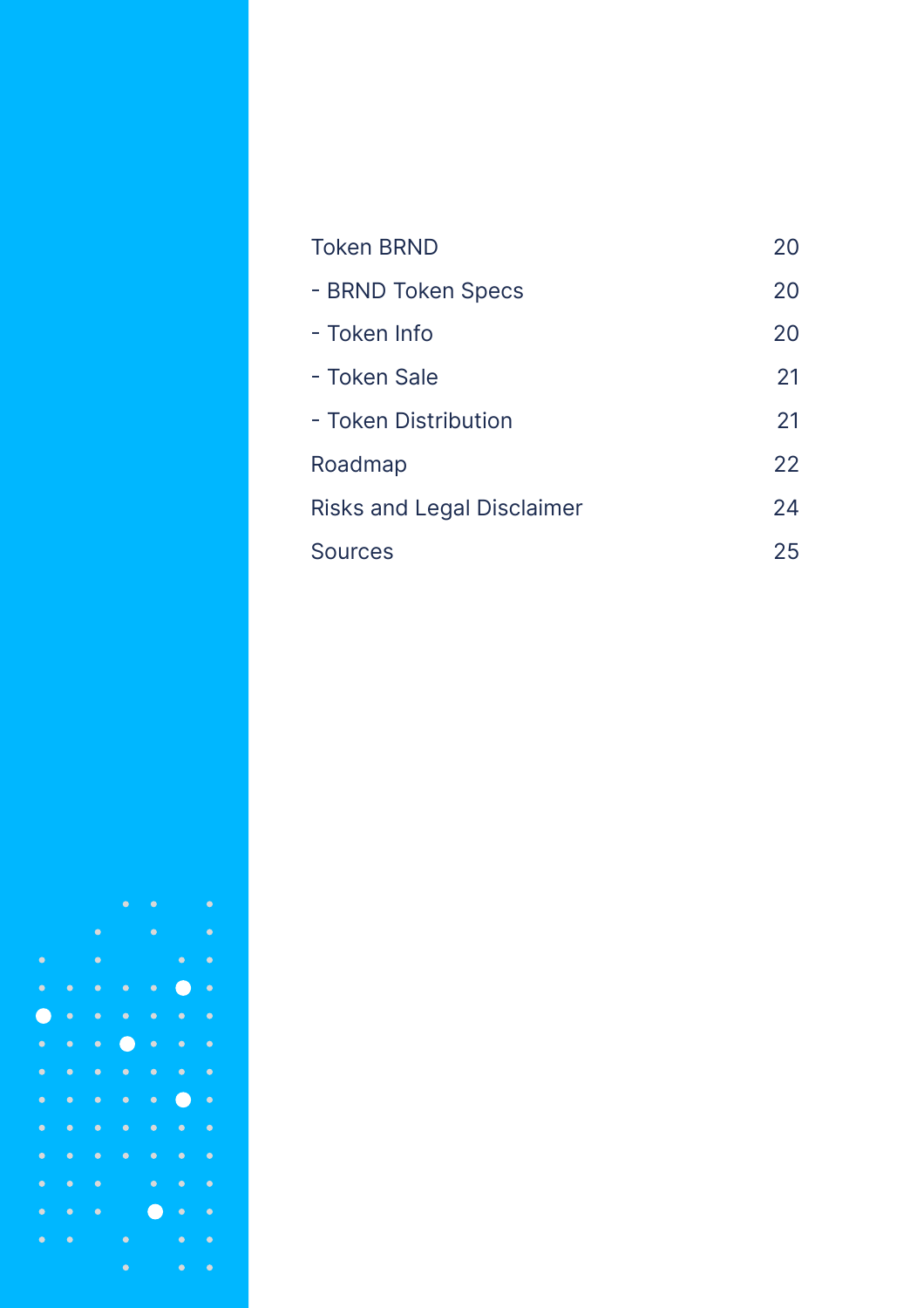#### Abstract

BRND Token, the main token of the Brand Tokens ecosystem, is a Token as a Service (TaaS). Businesses can create their own unique token (xB) on the Brand Tokens network. With their own unique token, businesses can reward their customers easily without changing their brand image.

We are helping users to get more fun, better deals, and a new way of providing valuable feedback to brands. Token data aggregation enables new ways of content exploration and distribution, making recommendations from friends more valuable and trustworthy.

Despite the dominance of the loyalty rewards system, the existing model is broken. Several customers would never redeem their points and those who would find the process unclear. This Whitepaper showcases the current system of loyalty rewards industry and presents the case as to why a blockchain-based loyalty reward system is better placed to change the industry. Brand Tokens is a loyalty reward and exchange platform driven by blockchain. We are engineering revolutionary new use cases and a new way of building loyalty between brands and users. With our help, brands can issue, manage, and utilize blockchain-based loyalty tokens to reward and provide a new, better, and flawless experience for customers. Tokens are easily exchangeable, liquid, and priced in real-time mitigating overhanging liability from incumbent loyalty solutions. Brands get a low cost, instant gratification system to keep current customers happy and attract AI profiled new ones effectively.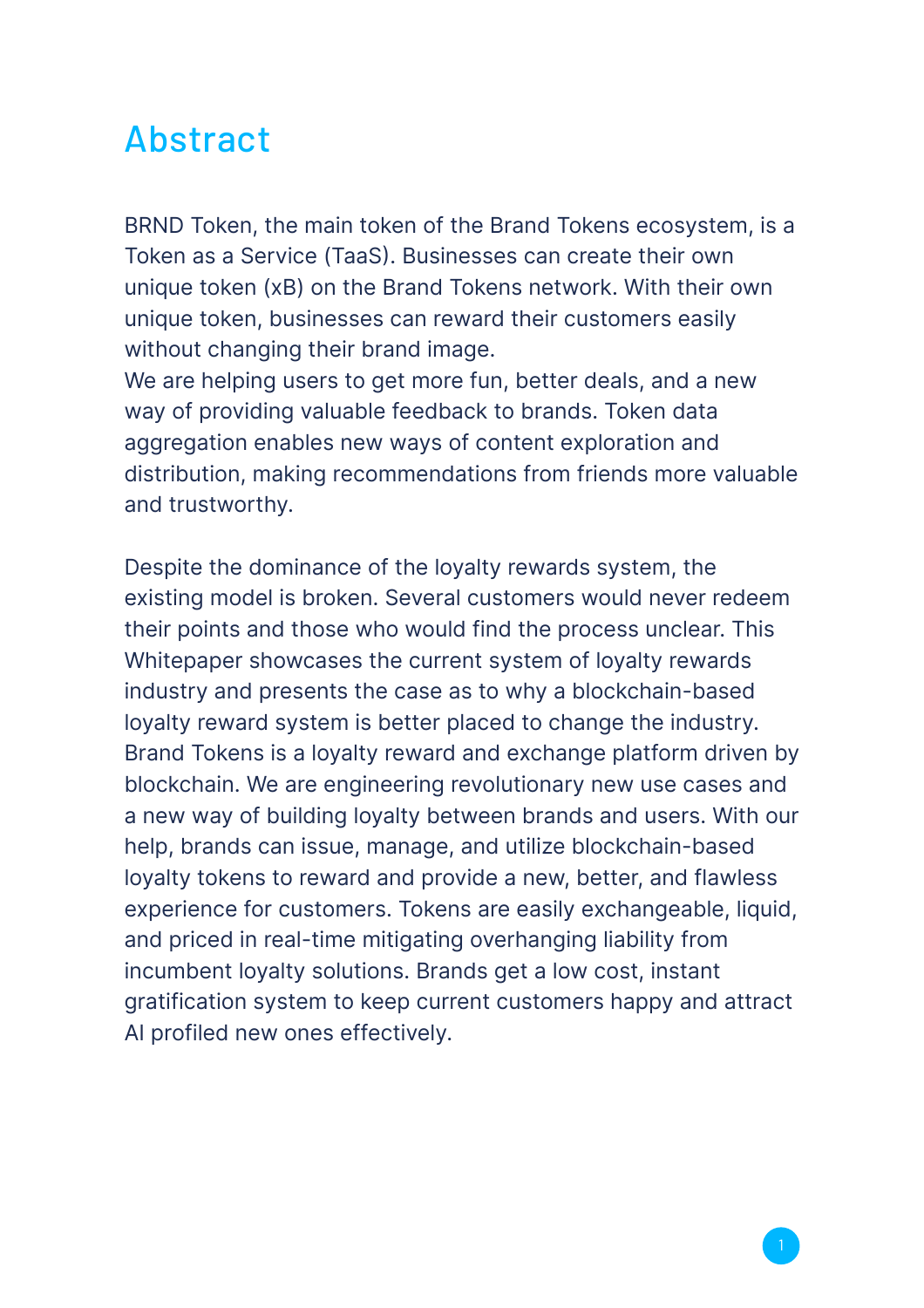## Background

Loyalty programs are as ancient as the barter system of trade. They have been a valuable tool for enhancing relationships and trade among various people. With time, they have been developed to become an essential part of the competitive markets as customer loyalty programs. Different periods have had different kinds of customer reward schemes that show the kind of associations and customer relationships they have. The idea behind it is to offer certain members or customers certain benefits, such as early access to products and/or services, discounts, free merchandising, or even investment and networking opportunities.

Basically, loyalty rewards or programs offer the users access to certain rights and/or opportunities that are not accessible to members that are not in the network. Nowadays, loyalty reward programs have been implemented to attract new customers and build sustainable relationships with existing customers. This way, brand loyalty is established. Loyalty reward programs are created by a single company or within a particular industry. For instance, single company rewards are Starbucks Rewards, Target's REDcard, and Urban Outfitters Rewards, among others.

In these programs, customers can earn points after making a purchase. These points will likely accumulate over time and then be redeemed for product discounts and/or services. There are other kinds of rewards that are multi-industry and issued by third parties. These can be redeemed for products and/or services by players that have chosen to take part. An instance is the Air Miles Program. In either of the cases, consumers can redeem these points for merchandise eventually when the points accumulate up to some point.

In the United States, studies show that 91% of companies use some form of customer engagement mechanism or loyalty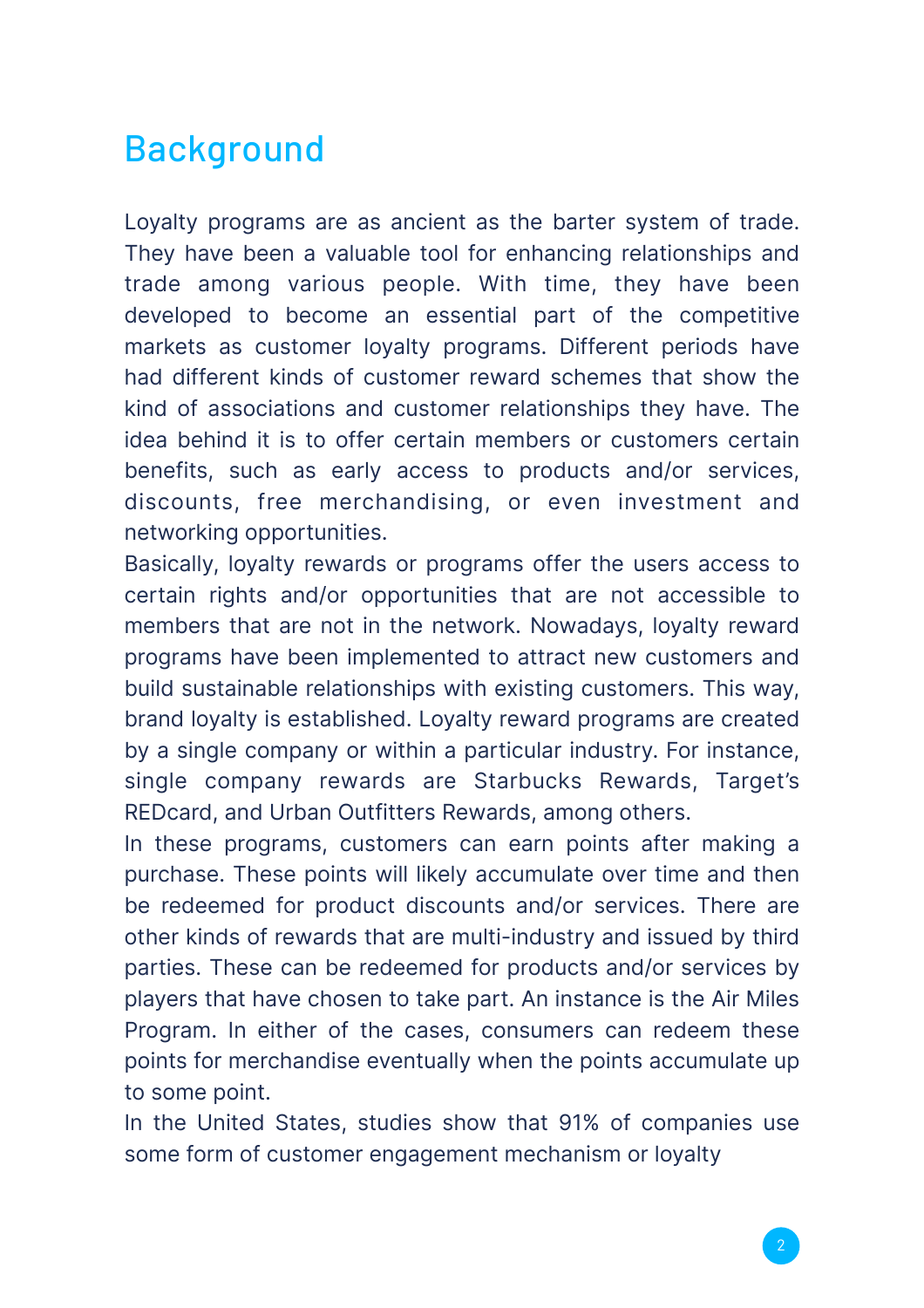program to reward their consumers. In the UK, a household has up to roughly 14 loyalty programs with various companies. Globally, 77% of customers have been involved in some sort of loyalty program. Also, it is estimated that 16 trillion points are issued yearly with a perceived value of \$117 billion. In the United States, there are at least 3.8 billion types of reward membership programs with a customer having 10 types of rewards. Notwithstanding, cumulatively, \$100 billion worth of loyalty rewards have not been redeemed. 70% of consumers do not even know the number of points they have. Aside from that, 31% of consumers do not care to redeem their points. Most of these customers do not know they have rewards to claim because they have been using their cards for a very long time and never realize they have accumulated them.

The problems with the loyalty rewards industry, notwithstanding the need for a better system, show that the existing model of consumer loyalty rewards is faulty. There are issues of low rates of redemption, time delays, and high costs when creating and making payments. Also, some companies enforce strict conditions for redemption, such as spending on particular types of products, high spending thresholds, and expiry of points. This deters many customers from following up and they may end up not redeeming their loyalty points.

### Loyalty Management Market

Loyalty systems are designed to reward customers for their past purchases or other useful actions. It is also designed to provide them with incentives for making future purchases. By having reward programs, businesses are enabling activation, retention, up-selling, and referrals, along with providing firm value offers to customers.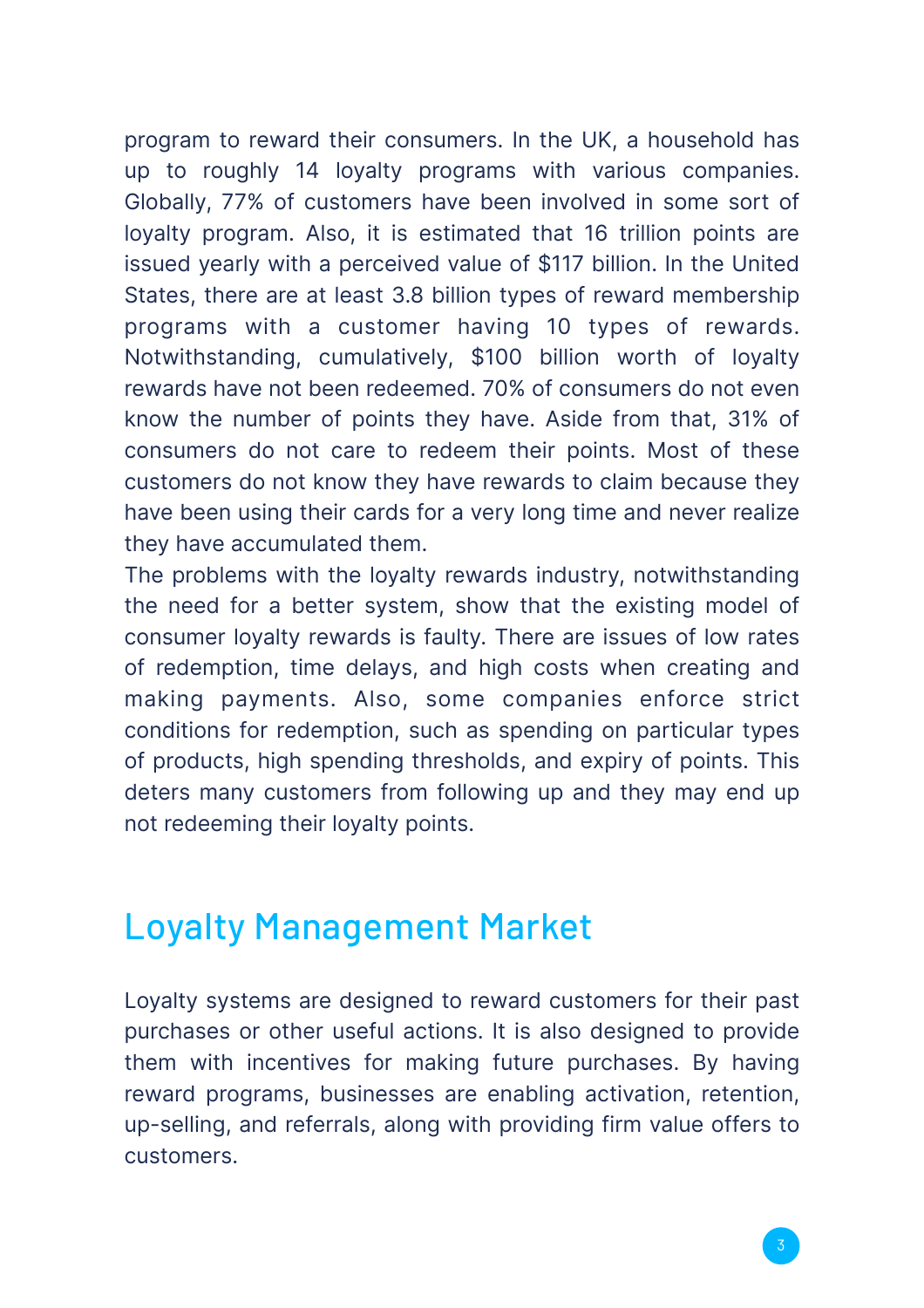A typical loyalty management system involves operational parameters, such as transaction types, program design, and funding options. It also includes value parameters, including redemption options, redemption thresholds, and earnings rates. Most businesses are creating loyalty programs. Research shows that 38% of executives created a budget for customer experience (Leapfrog Marketing Institute).

The loyalty program market is growing and will reach \$4 billion by 2021 ("Loyalty Management Market" report by MarketsAndMarkets). There is approximately another \$1 billion in digital gift cards, as well as at least \$11 billion in referral solutions. Also, more than \$50 billion loyalty points are issued each year globally. According to a report by Deloitte, enrolment in loyalty programs within various industries reached 3.3 billion memberships in 2015. However, the customer loyalty program market does not realize its full potential.

Based on the 2016 Bond Loyalty Report, North American consumers belong to 13.4 loyalty programs averagely but are only active in roughly half of those. Besides, only 44 percent of consumers said they are "very satisfied" with their experience of loyalty programs.

Customer retention entails the organization's efforts to satisfy the customers' requirements so that they do not switch to other brands or services. **Loyal customers spend more than others; they share positive experiences** about the brand with their family and friends, and they act as a point of reference for the brand; this **helps the brand to strengthen their market position**. In fact, word-of-mouth marketing is far more beneficial than advertising on social media, and so on.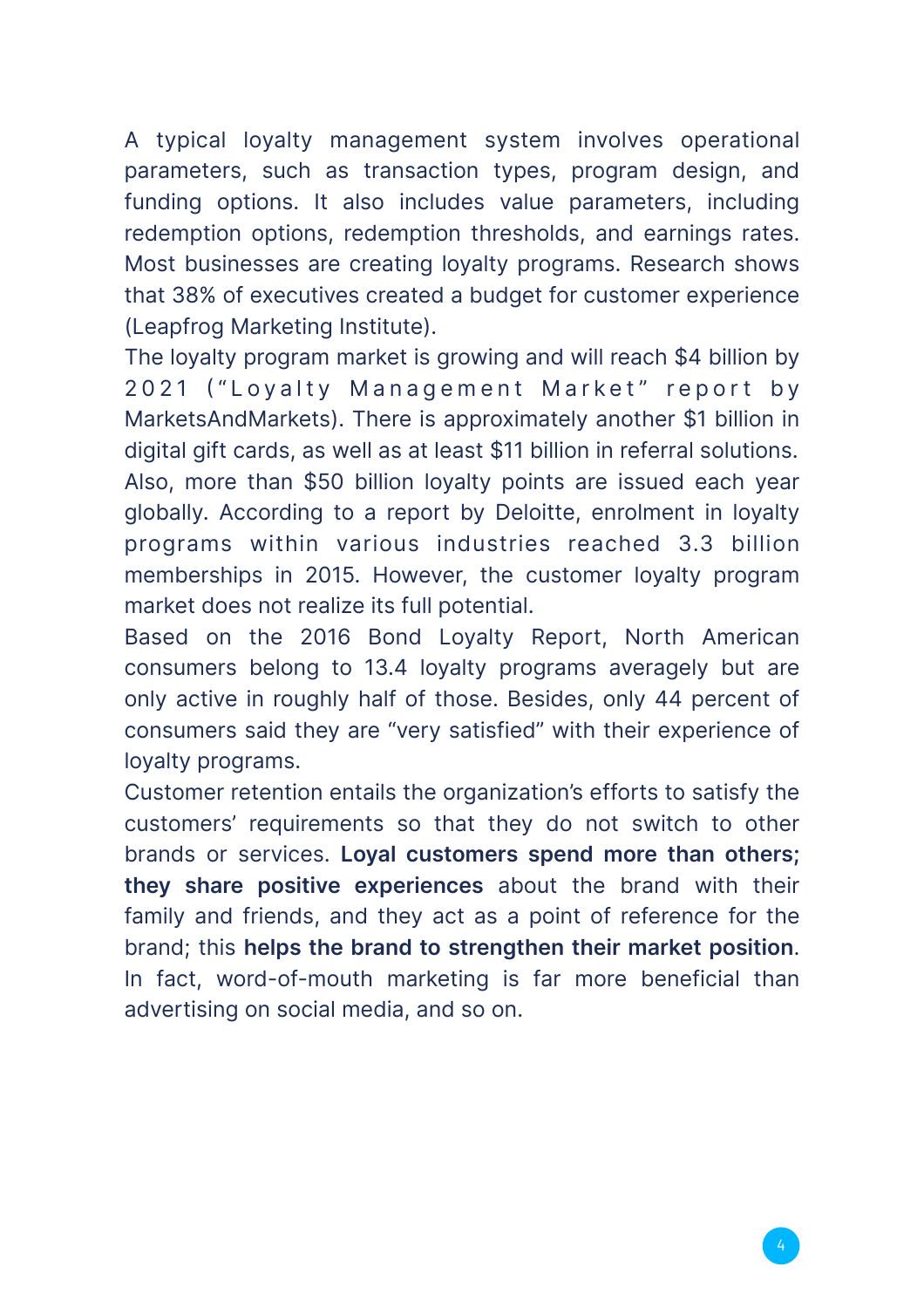In a recent, comprehensive primary research study by the Deloitte Center for Financial Services DCFS on pricing innovation in banking:



In addition, it costs more to satisfy a new customer than retaining an existing customer. Therefore, customer retention is an effective way to increase an organization's revenue. According to Deloitte, only 50% of loyalty program members are active participants, and of that half, 20% have never redeemed any rewards at all.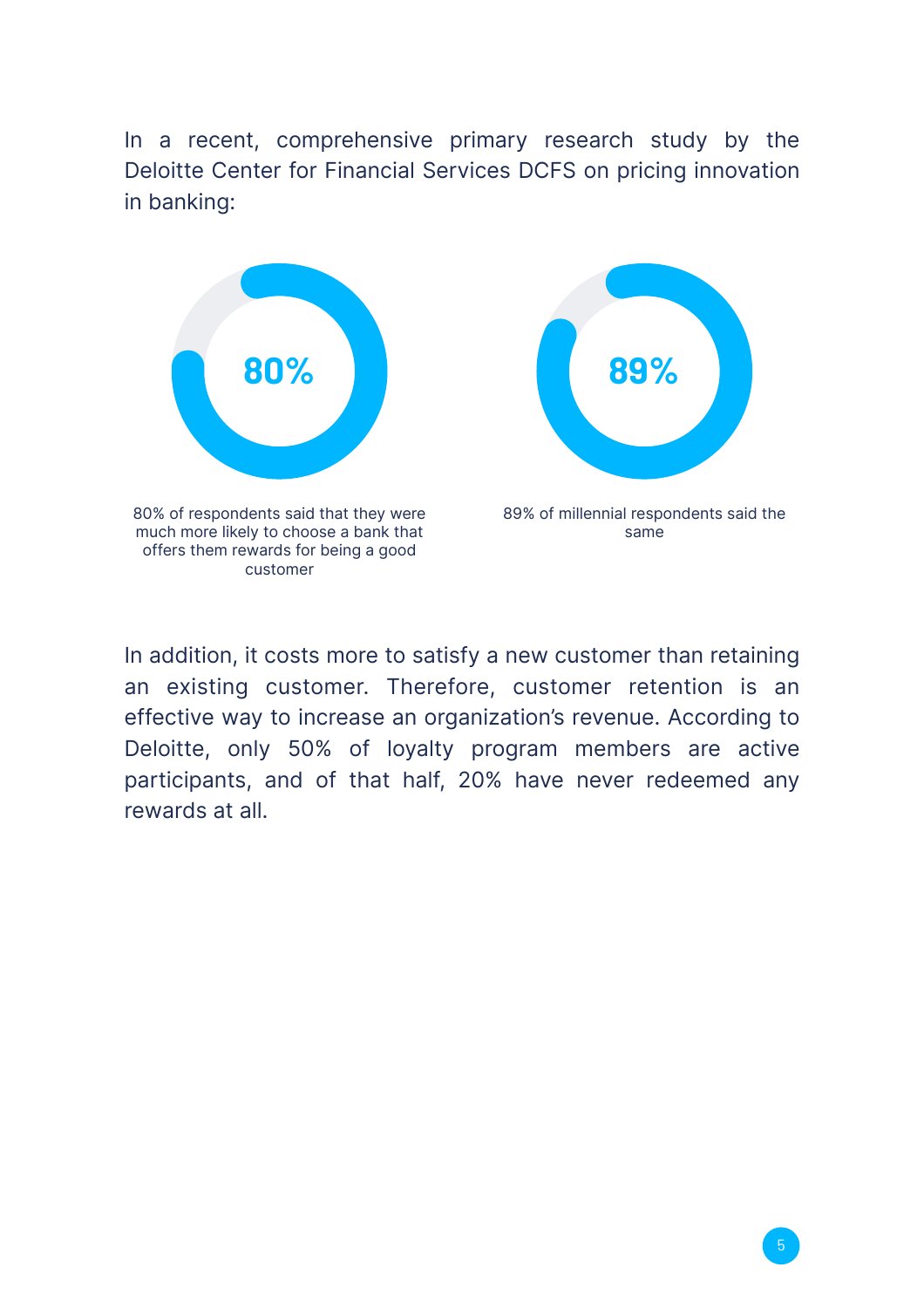## The Problem

Traditional loyalty and reward programs are at a crossroads as a result of an inability to adapt and meet demands from customers. Users sign up for loyalty programs with the expectation of increasing earning capabilities, transparent terms, and ease of redemption, but are often faced with complicated processes to earn rewards and find it even more difficult to spend them. Instead of earning loyal customers, these loyalty reward programs are causing companies losses in revenue and customers. Some of the major problems include the following:

#### Cash-back rewards delays

Cashback rewards are easy, but some companies still make it complicated. Cashback rewards are in the form of rebates, and most cards require that the holder logs into the issuing bank's website to redeem as cashback on their statement. There are times when the options involve mailing the check, and this takes more delays. Only a few banks permit for automatic redemption.

#### Functional restrictions

A number of loyalty programs have certain limits. Only certain locations are available at certain times. Thus, consumers have to ensure they have sufficient points to redeem their points. Such rewards cannot be replaced for something else, so either the consumer redeems or overlooks the points. Consumers have to first consider whether they get value or need to wait.

#### No favourable infrastructure

Organizations favour more extended redemption periods, adherence to terms such as the purchase of specific items to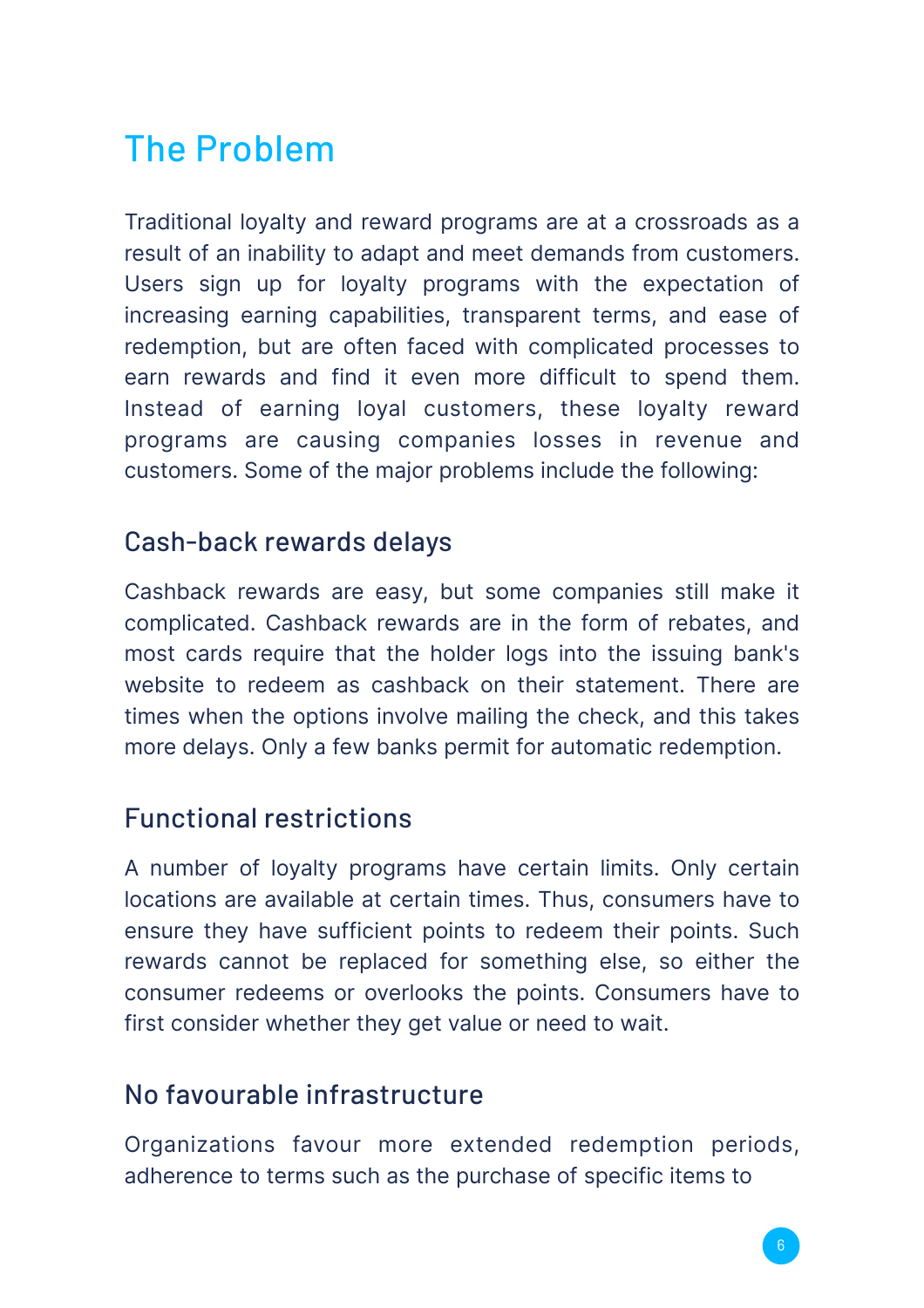improve their sales. This scenario shows that there is a disconnection between the needs of the consumers and those of the organization. Part of the problem is because of the lack of favourable infrastructure to issue, track, and make the system more efficient for both organizations and consumers.

Other issues include the following:

- account inactivity due to a deferred prize, users lose interest and engagement. This makes their loyalty account become inactive.
- **I** low redemption rates unclaimed rewards are accounted for as liabilities on company balance sheets.
- **O** no transparency clients have no insight into the total supply of points in circulations, etc.
- $\bullet$  high transaction and system management costs it often costs high to create and maintain the loyalty program.
- $\bullet$  incompatible systems it is tough to integrate two systems into one.
- high customer acquisition costs businesses tend to spend more on customer acquisition.
- no liquidity points can't be exchanged for anything else other than prize.

Studies show that loyalty rewards program members who do not make redemptions are 2.7 times more likely to join another loyalty program. Most of the problems of incumbent loyalty management solutions reason from illiquidity and incompatibility. Clients have no way of redeeming points other than waiting for a deferred prize. They lose interest and defer from the system.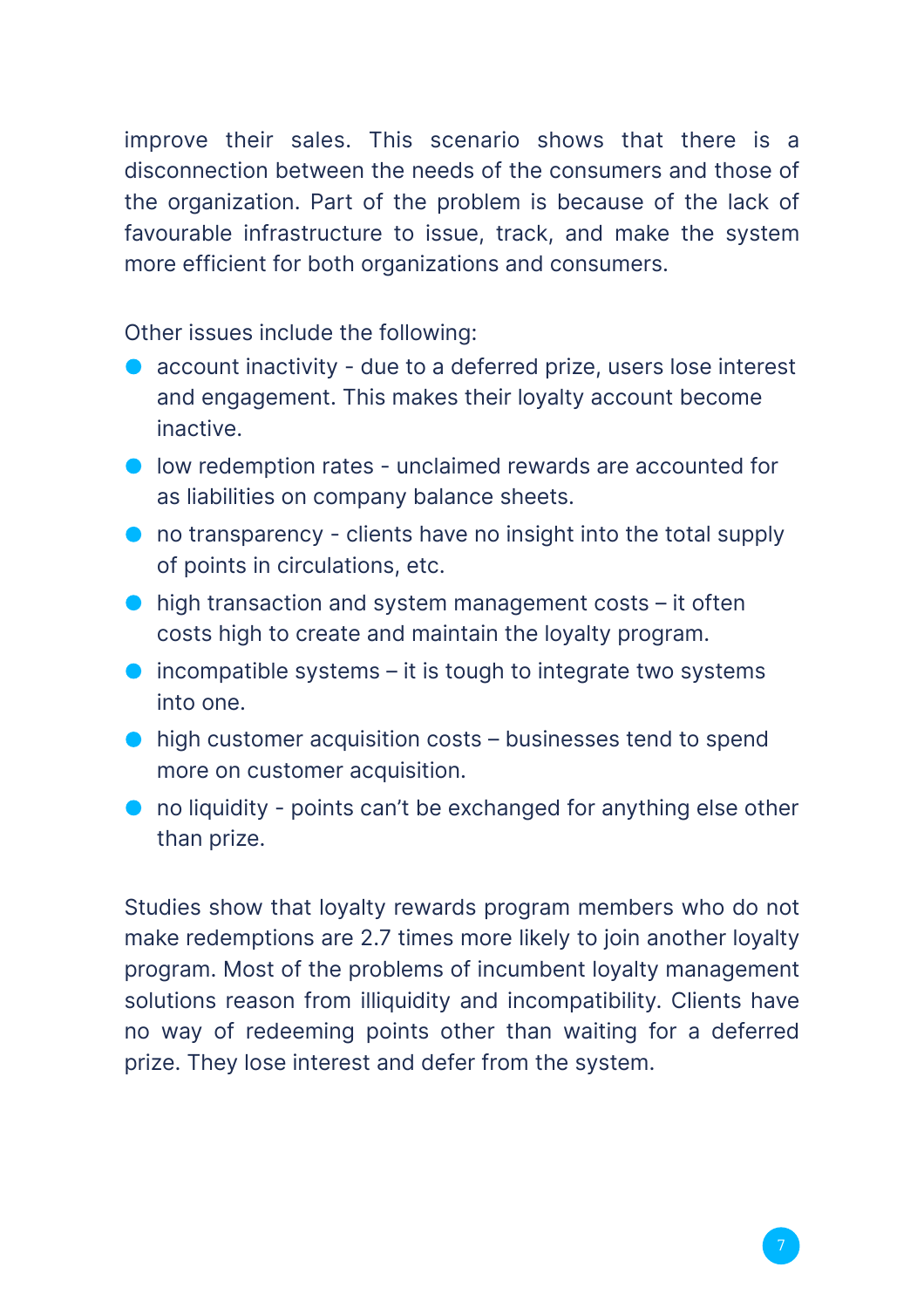## The Solution

Research has further shown that giving customers more autonomy and options in terms of the structure of loyalty, flexibility on when to redeem, relevant Infrastructure, automated redemption, fast Channels, and cash-like Token Rewards will help to tackle the market problem. With the help of blockchain technology, the needed solution can be provided. Brand Tokens is building tools that enable organizations and companies to issue and manage their own branded tokens.

Unlike other existing loyalty programs, we are offering a high level of flexibility, automation redemption, and monetary value rewards. Our solution is one-of-a-kind as we are the first to make this move in the loyalty industry. With our outstanding blockchain-driven solution, businesses will be able to create their own token on the Brand Tokens network. With this newly created token, each business will be able to reward their customers or clients on a secure, transparent and efficient platform.

BRND and xB tokens are exchangeable for other digital assets within the Brand Tokens platform. Businesses also accept the tokens as a means of payment. Users can hold them as digital assets and trade with other digital assets such as Bitcoin. This enhances the utility of BRND and xB tokens and makes them universally acceptable. They are also portable since they reside on users' digital wallets. The ability to make BRND and xB tokens easily exchangeable gives them more value and utility than any of the current tokens in the industry.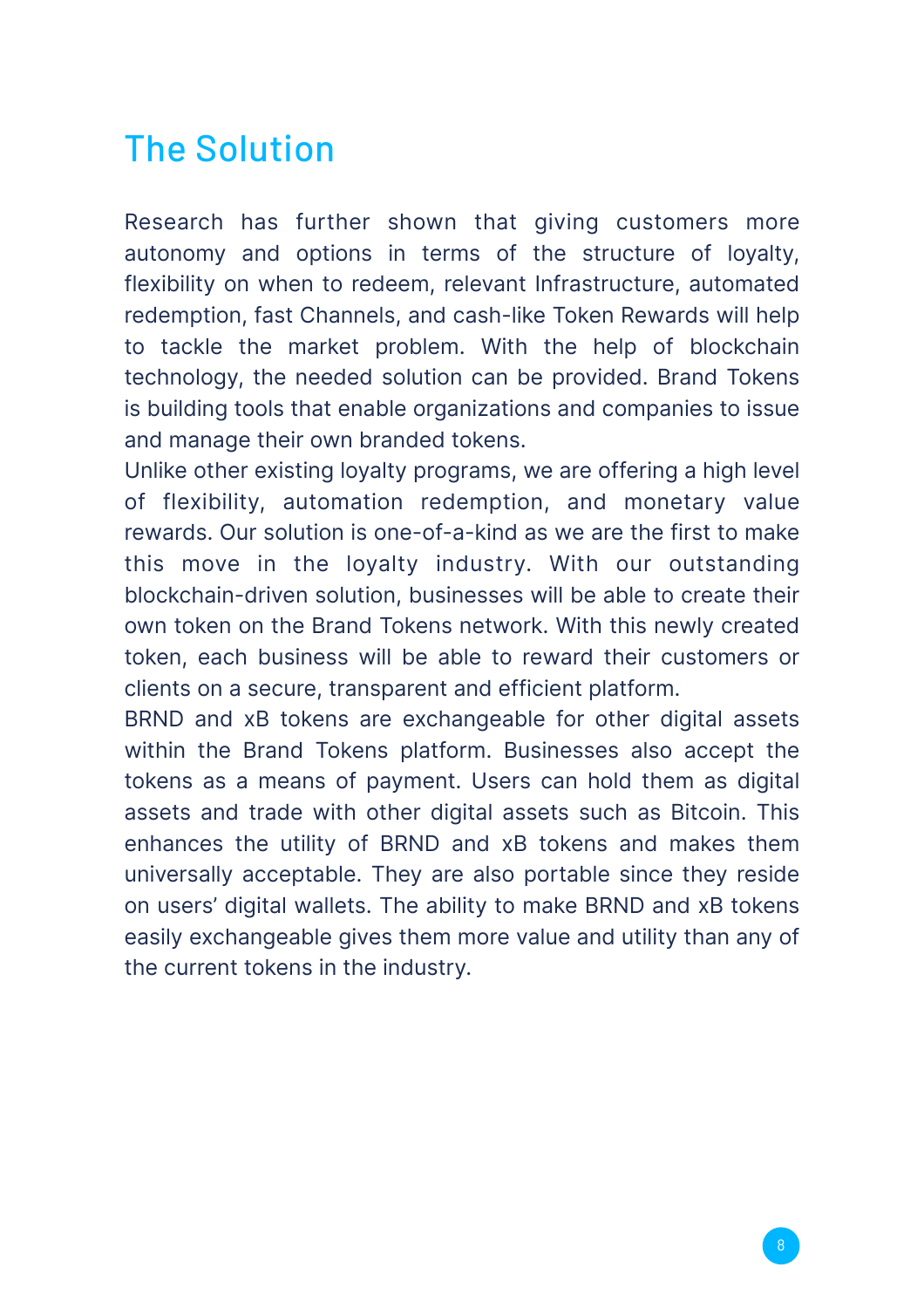## How Will the Blockchain Help

Loyalty networks tend to be costly to run and involve certain inefficiencies that often lead to long pay-out periods. Additionally, there is uncertainty from the company operating the loyalty program, whether it benefits the users the way it should. Blockchain greatly reduces the cost of operating a loyalty network. Only the initial costs of system setup and management are necessary. Fraud and errors are the major causes of increased cost. By leveraging blockchain, companies can improve on the visibility of transactions, thereby enhancing transparency and auditability of the system.

Technology has transformed loyalty program systems from cardbased to web, mobile apps, and generally online platforms. According to a Deloitte research, customer loyalty programs fail to realize their full potential due to low redemption rates, high costs, time delays, and low client retention rates.

The evolution of technology has improved different forms of loyalty programs. The internet ignited that evolution by making loyalty programs accessible to a larger number of people. Blockchain and cryptocurrencies present the next level that reforms the whole architecture of creation and the use of loyalty programs as tokens.

Powered by blockchain, cryptocurrency tokens open an efficient way of classifying value through the creation of new assets or reimagining the old ones. Businesses now have new means of creating value, rewarding their customers, and developing new ecosystems and revenue streams. The security and transparency of blockchain technology are powering this new change.

Consumers demand flexibility. Also, they would prefer rewards that are cash-like instead of products and/or services, which are hard to utilize their value maximally. Blockchain-based cryptocurrency tokens are relevant in this regard. Rather than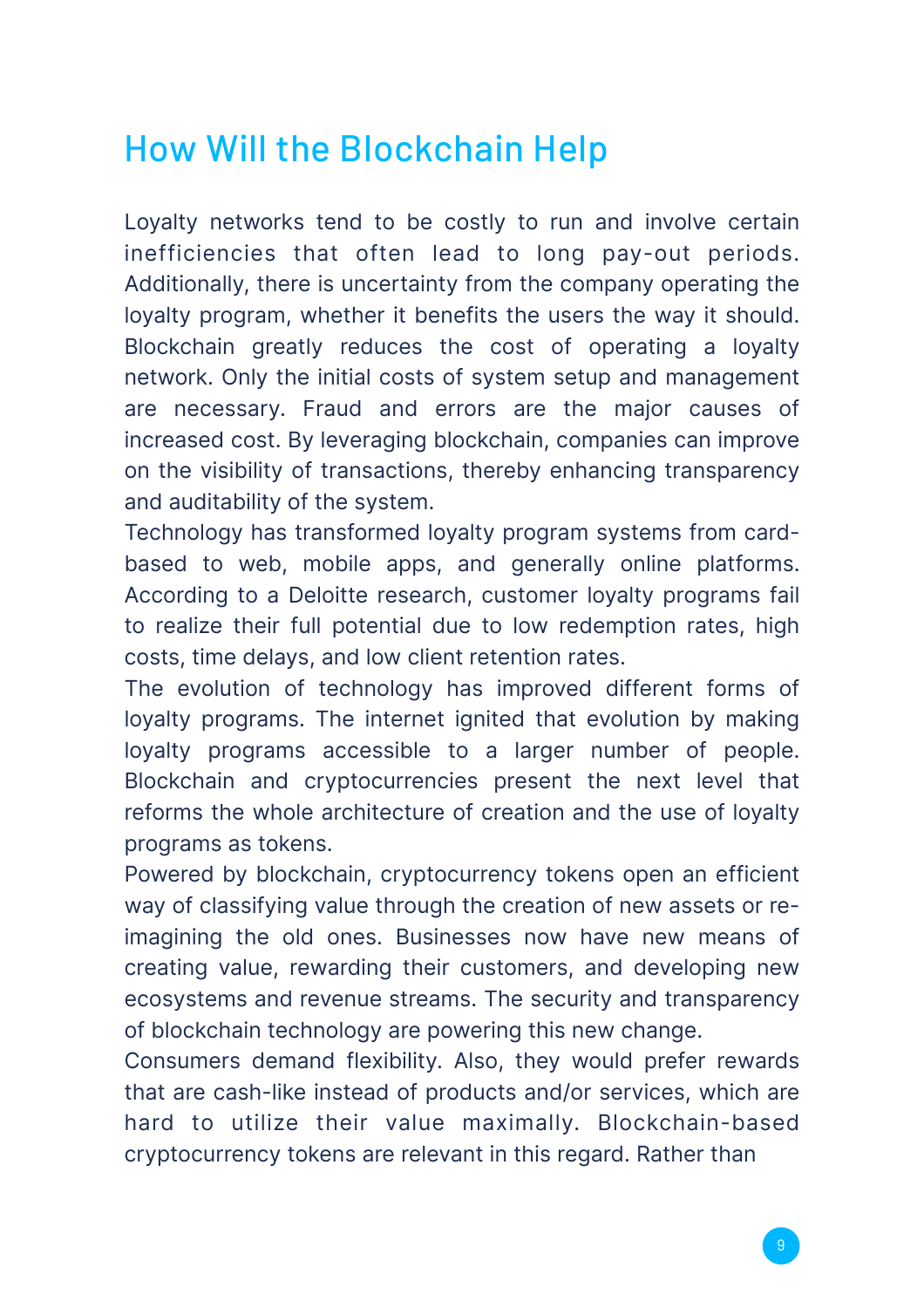forming something entirely different, cryptocurrency tokens simply utilize the existing demand to make the loyalty tokens market more efficient.

The use case of cryptocurrency tokens is thus poised to proliferate in the coming years. Millions of users realize that it is a better way of taking part and benefiting from cryptocurrency tokens. In fact, 82% of consumers say they are willing to accept tokens as a means of loyalty reward if the company adopts them.

Blockchain offers the following unique value propositions to the loyalty rewards industry:

**Better security:** by using blockchain, member data is stored cryptographically on the secure blockchain itself rather than relying on centralized third parties. The Brand Token blockchain is maintained through nodes that are distributed, reducing chances of one point of failure. Furthermore, one party cannot manipulate and change member details, such as the amount of rewards.

**High privacy:** Member wallets are not maintained by third party companies but have direct access to member accounts on the blockchain. Only the member has the power to change their personal details. Each member will have their own private keys that they use to access their personal wallets.

Merchants can receive payments by displaying their public keys. Both private and public keys on the blockchain do not display the name and personal details of the member or user. This means they are pseudonymous.

**Better usability:** blockchain-based loyalty rewards are earned and redeemed in a faster process than the current state of affairs in the industry. Since digital tokens exist exclusively on the blockchain, it is easy to verify and allocate rewards in a fast and efficient manner.

Furthermore, all the data is available from various nodes; there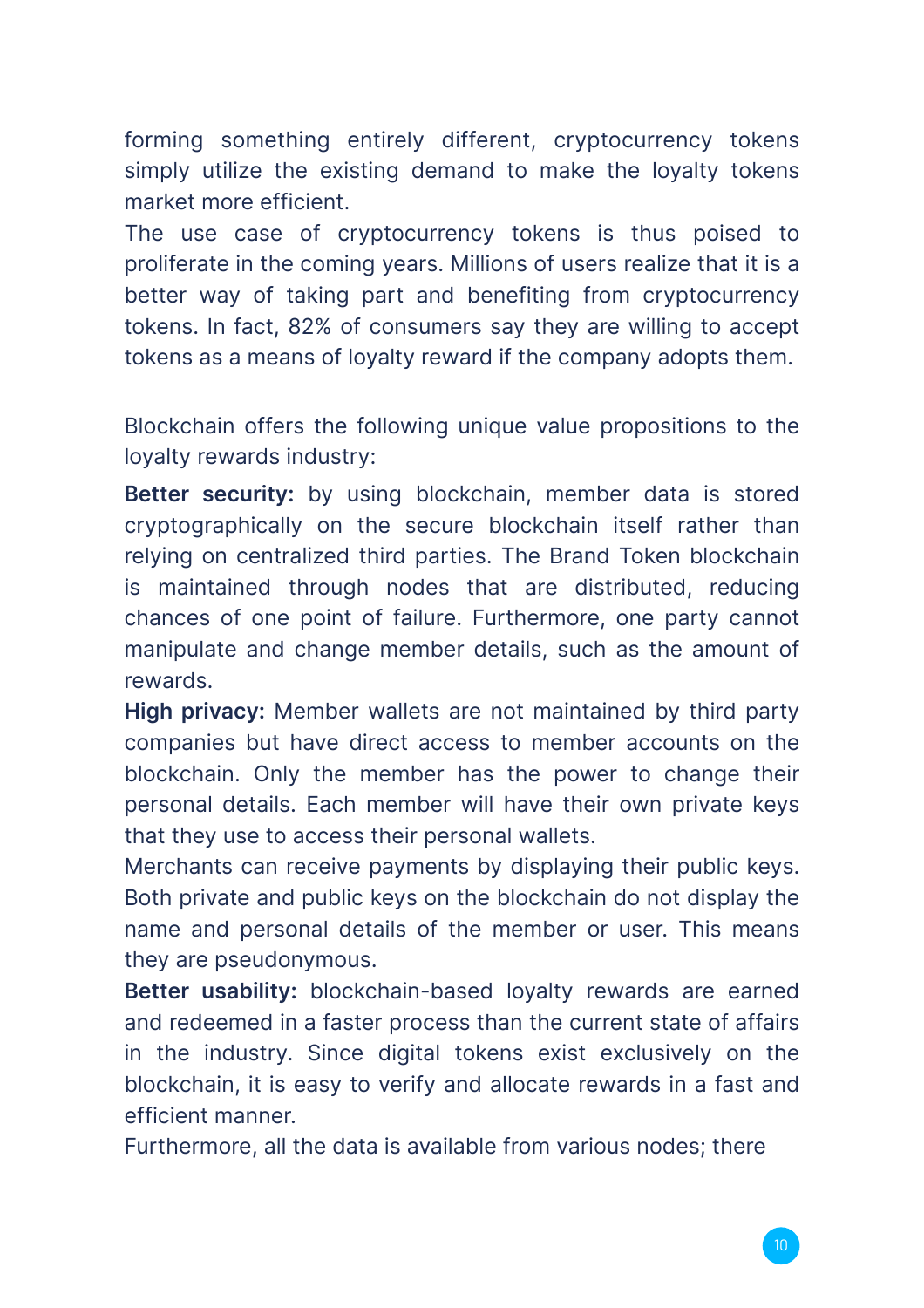are no pain-points for the users. Payments are also made in terms of digital tokens, which can be used in various ways. They can be redeemed or exchanged with other cryptocurrencies such as Bitcoin.

**Fast payouts:** BRND loyalty network is not complicated and adopts fast payouts. Businesses can easily pay out their individual tokens (xB). Existing loyalty rewards take long periods, months and some years, in order to get rewarded. Brand Tokens network is straightforward to effectively promote the adoption and growth of the network.

**Easy to exchange:** one of the main problems in the current loyalty rewards industry is lack of flexibility in terms of how users receive their rewards. For example, when a particular company issues rewards, they can only be redeemed at the specified locations or points of sale. This makes them redundant.

## BRND: Redefining Loyalty Programs

#### Company Overview

Brandtokens.io OU was founded in Estonia, Headquarters in Warsaw Poland, to explore and invent high-end technologies that would improve people's lives. Our company has been making strides into different tech areas, and we are already in the planning phase to expand into the global market. We are building an exchange platform and a loyalty network that leverages blockchain technology in order to reflect the utility of a modern loyalty network.

With BRND Tokens, we are helping businesses connect to a loyalty network, on which they can build and distribute their unique loyalty token (xB). We are giving businesses an easy way to create their own loyalty coin and build stronger customer relationships. This idea is based on the commitment to reform the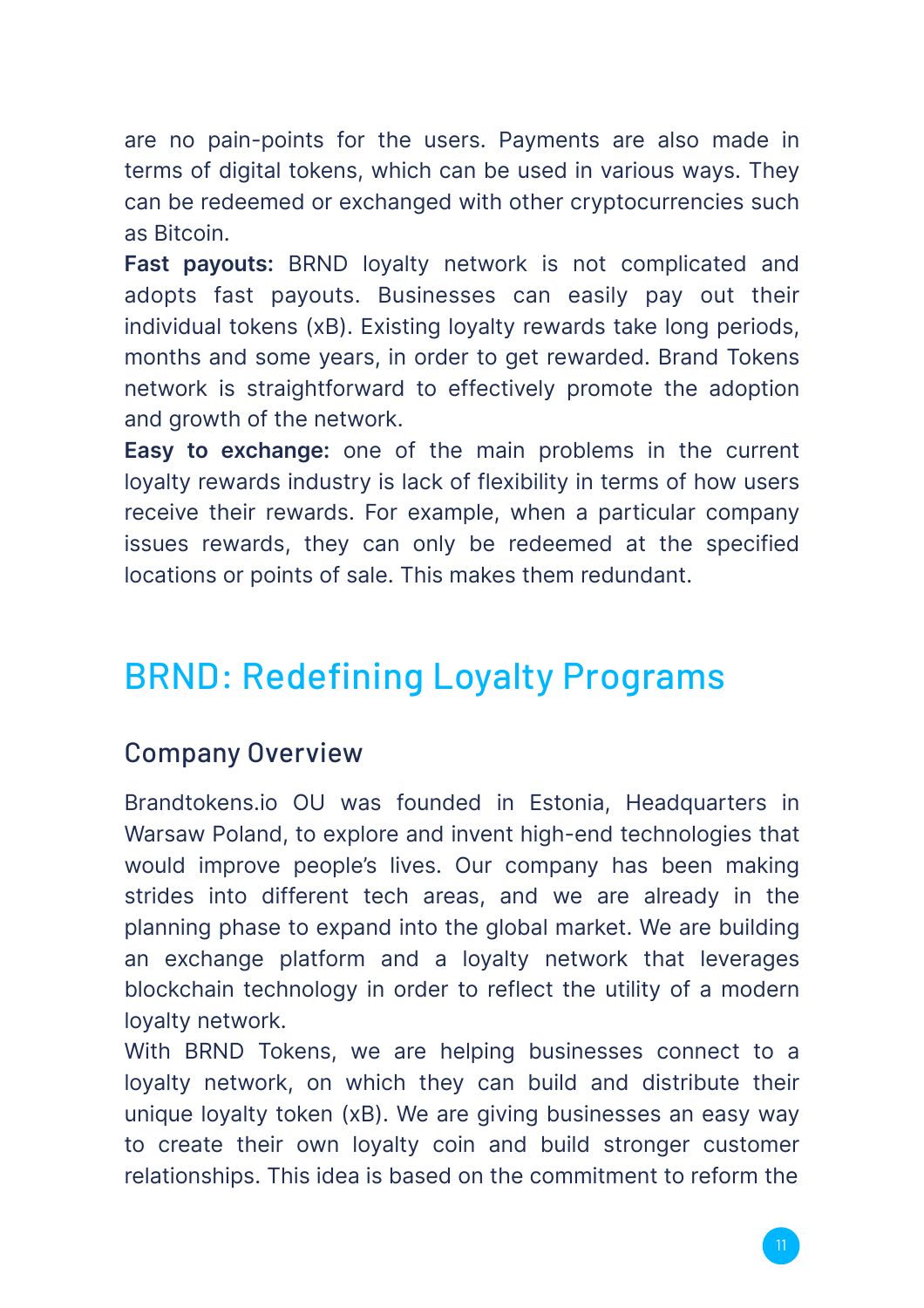loyalty industry that the Brandtokens.io OU team upholds. This reform, as earlier stated, is driven by the blockchain technology, which we believe has huge potential for various industries, including the loyalty management industry.

Brand Tokens platform is bringing together businesses and their customers on a mutually rewarding blockchain-driven loyalty platform. With an exchange platform and loyalty network, the utility of brand tokens and BRND Tokens is expected to create tremendous benefits for all token holders. We are offering BRND Token as a TaaS (Token as a Service), and hope to help businesses enhance their service to their customers.

Our team includes experts in blockchain technology and business management. We are gathering our experiences and knowledge to deliver a one-of-a-kind service to every business, organization and individual registered on the Brand Token network. The support from everyone on our network, we hope to bring a rewarding transformation to the loyalty industry.

### How does it work?

BRND Token is designed as a TaaS. The TaaS model presents an innovative model that enables businesses to capitalize on the rise of blockchain without dealing with hurdles, risks and technical barriers associated with creating and owning tokens. Our business model pools together blockchain advancements and the emergence of crypto economics to empower all our token holders and create a better reward system.

Through registering to the Brand Tokens network and acquiring BRND Token, which is the key token running the network, businesses can create their own unique token (xB). Each business can use their unique xB to reward their customers in a more efficient way. We are offering businesses the opportunity to

technical challenges and costs of creating a token from scratch.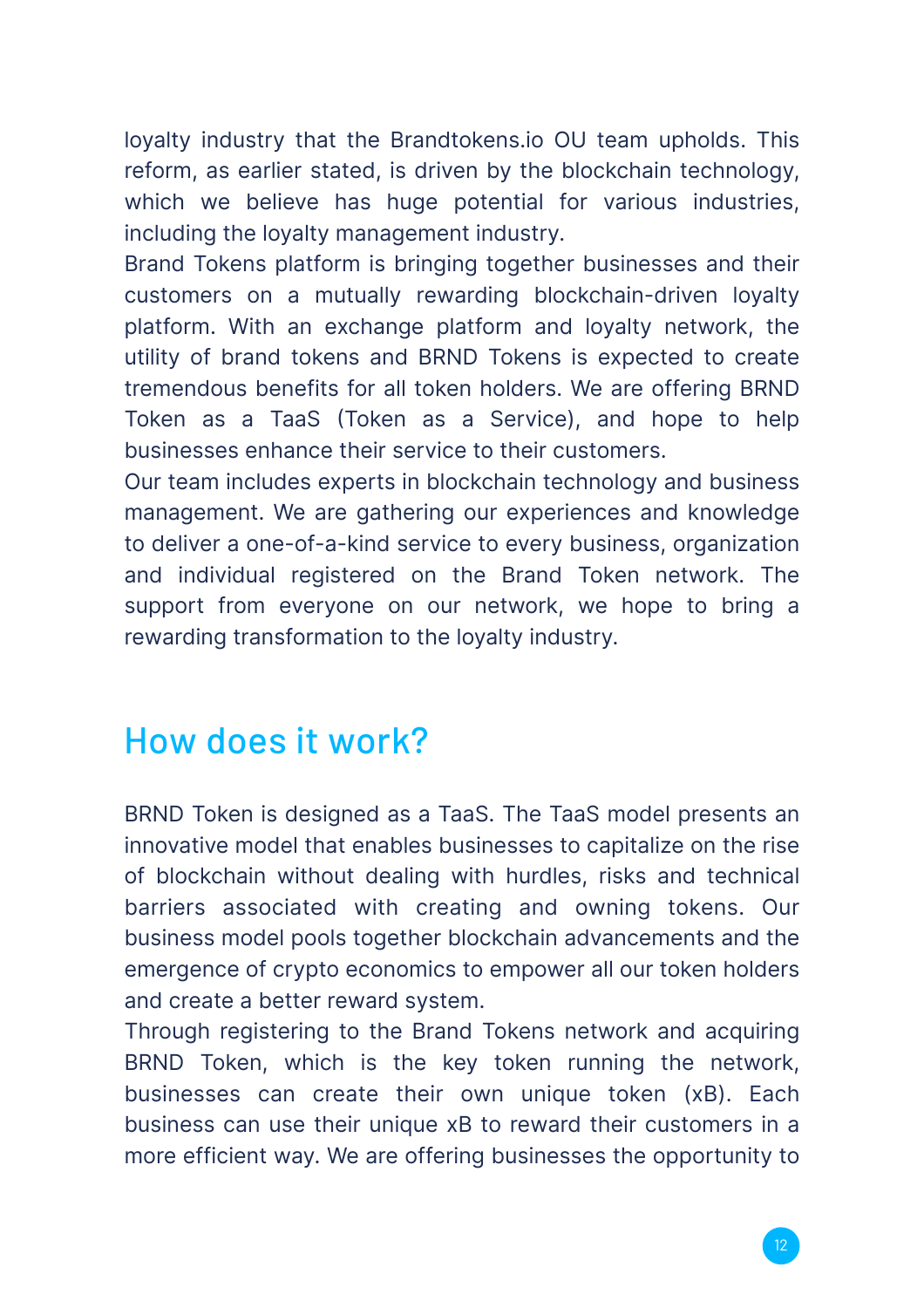have their own unique token without going through all the technical challenges and costs of creating a token from scratch. Our platform has made it very easy for each business to reward their customers with the coin of their choice. This way, each business maintains their brand unlike other loyalty platforms that enforce a single general token for all businesses. The fact that each business can create their own token on our platform makes us stand out among the competition. In fact, we are pioneering in this endeavour.

When a business has created their own token, it is expected that the business encourages their customers to be a part of the network. With the unique token, each customer is easily rewarded for any business activity or task done. The customers are rewarded in token, which has a monetary value, and is stored in the customer's wallet on the platform. With the token, the customers can purchase items or services from the particular business as well as convert to BRND, BTC, ETH and FIAT. This way, a business can confidently build a stronger relationship with their customers, and customers can easily be rewarded in a much more efficient manner.

#### Integrations

The platform will provide an API for easy integrations. This will be made with many other platforms through Zapier and IFTTT, allowing for full automation of tokens. It will give brands a great edge and increase their marketing effectiveness.

Examples of integrations that would be enabled on our platform include the following:

- **Shopify** reward your customers for a paid orde
- **Newsletter** when users sign-up to the newsletter, they will get some brand tokens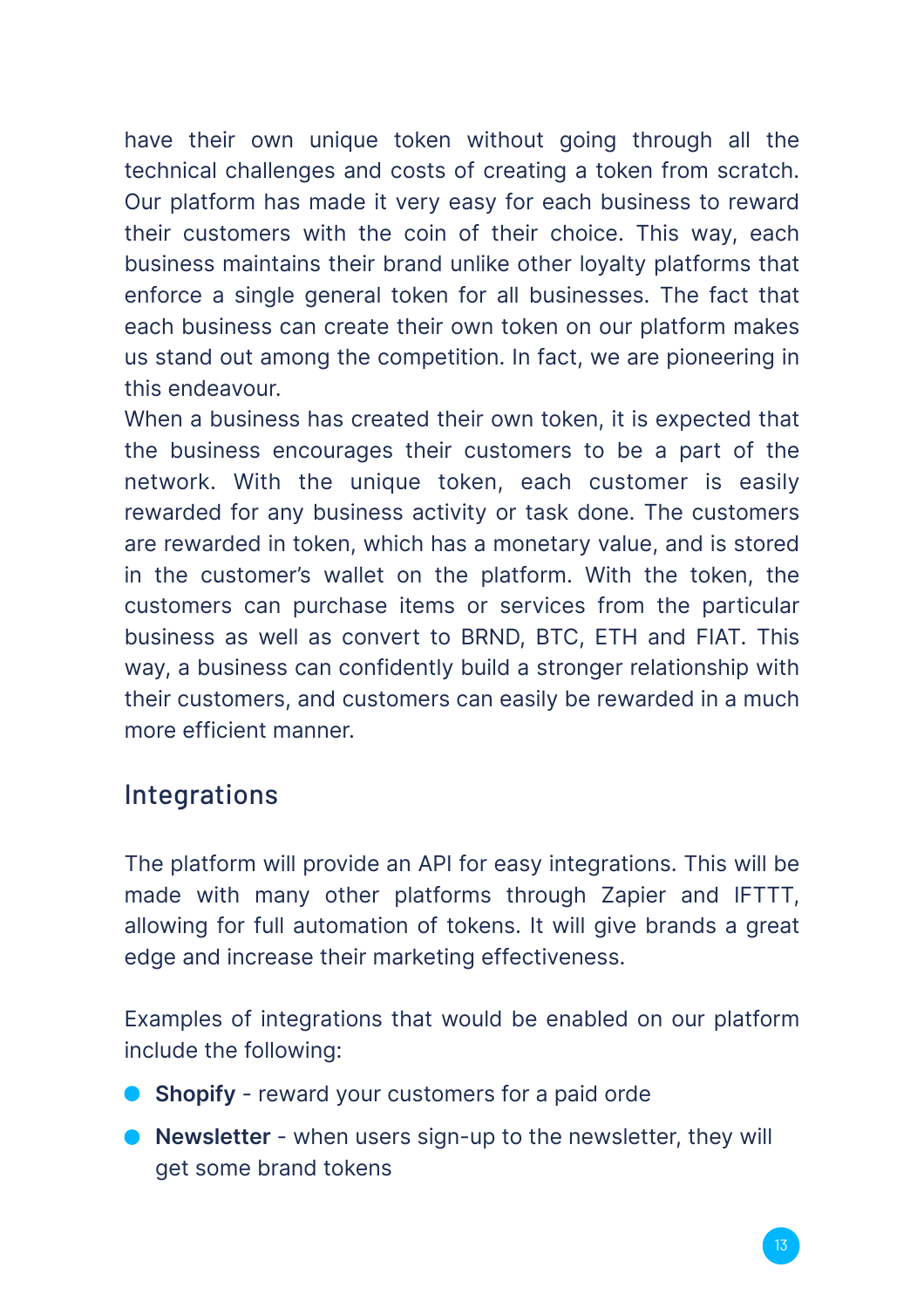- **Wordpress** reward authors for publishing an article
- **Twitter** reward your new followers
- **Calendly** send tokens if customers schedule a meeting
- **Stripe** reward your clients for a payment with stripe
- **Gmail** reply with tokens to email matching search
- **O** Dropbox release link to the file if a user makes a token transfer
- **Zendesk** reward your employees for solving a ticket
- **Github** reward contributors for a pull request
- **C** LinkedIn Lead Gen Forms reward prospects for filling the form
- **GoToWebinar** reward users for completing the webinar
- **Chatbot** reward users after the successful conversation
- **Trello** assign tokens for finishing tasks
- **Typeform** reward users for filling the survey
- **Google My Business** reward users for a 5 star review

There are thousands of possible integrations and only creativity is the limit. We will try to incorporate as many integrations as possible and make our platform global for anyone to use in any part of the world.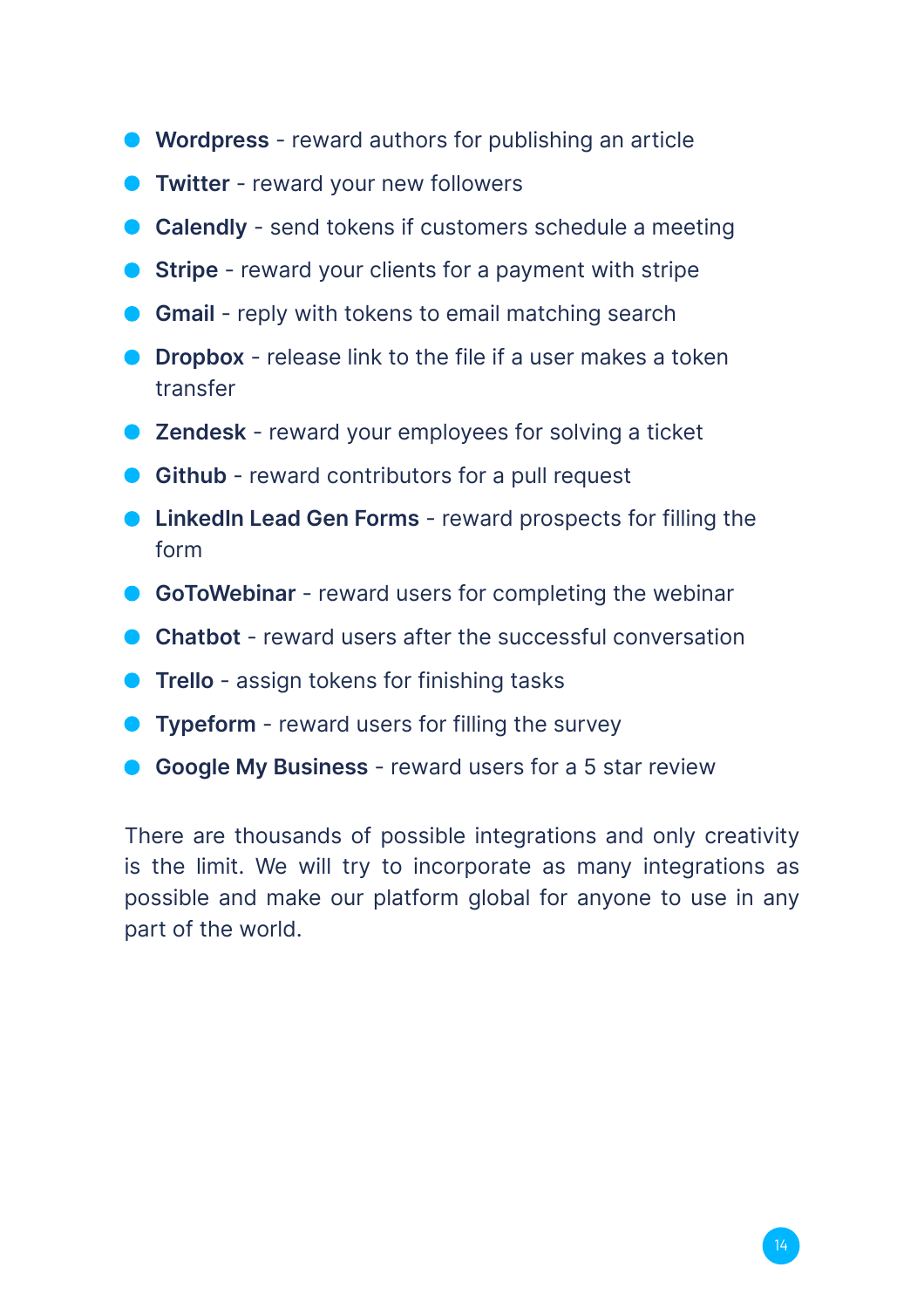### Value and BRND tokens

There are two main ways of assessing the success of a cryptocurrency: the monetary worth and the proliferation of its real-world usage.

**The monetary worth of the cryptocurrency:** investors interested in speculation focus on its worth. When the price rises in value, investors can sell and enjoy the profits. The monetary value is highly driven by network effects. The more people hold and use the currency, the higher they value it. For BRND, 1 billion tokens will be created. This will create a system of token appreciation as more people use the token.

#### Why many tokens, not just one?

 Incumbent solutions are built on the premises of one universal loyalty point that is being sold to brands and distributed as rewards to their customers. Every member of such a loyalty management solution is building the value of the third party points. With such a dynamic, the biggest winner is the issuer of the point, the owner of the loyalty management solution. It creates a conflict of interest where partnering brands are building value not for themselves, and are forced to use one particular platform with no possibility to migrate. So far, if a brand wanted to have their own loyalty solution, it was forced to either build their own software from scratch or build an expensive license from one of the players on the market. Building custom solutions is always hard; it requires a lot of planning, designing, testing, development, and time. It also exposes the company to multiple risks, of which many are hard to predict. Thanks to blockchain, companies can use a robustly secure and interoperable accounting system for loyalty.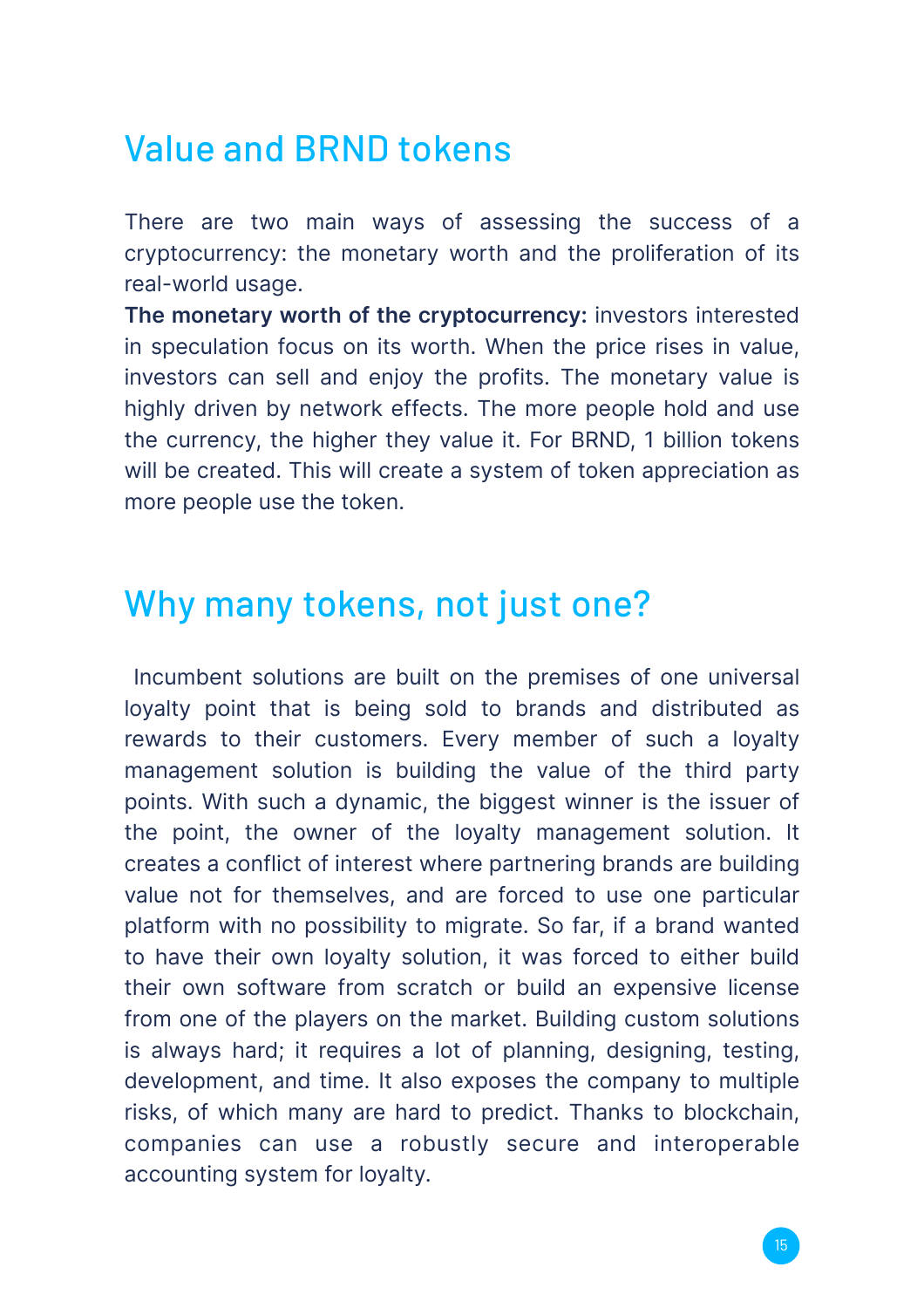Brandtokens.io OU is helping each brand to have its unique token in order to personalize their reward system. We are setting an exceptional pace as no other platform enables this. Therefore, we are reforming the loyalty management system with our unique innovation blockchain-driven solutions.

### Use Case – Token Distribution

Tokens can be distributed using a few kinds of codes. Codes can be used in various forms like:

- a. Internet link redeems after a click.
- b. QR Codes redeems after a scan.
- c. String Code redeems after being copied & pasted in the app or website.
- d. Giveaway brands can give away some tokens on social media for free to their followers.
- e. Paying for shares brands can pay their followers for sharing their content on social media. Users of the Brand Tokens app will have the option to share brands' posts on Facebook, Twitter, and LinkedIn and be automatically rewarded for it with the brands tokens.
- f. Product sales brands can distribute tokens to clients in various ways:
	- i. QR codes
		- 1. Single-Use-One-Time-Code single-use code can be placed on the product, inside the store, inside the email, or in the marketing automation tools. Users can scan the code and automatically get a notification with the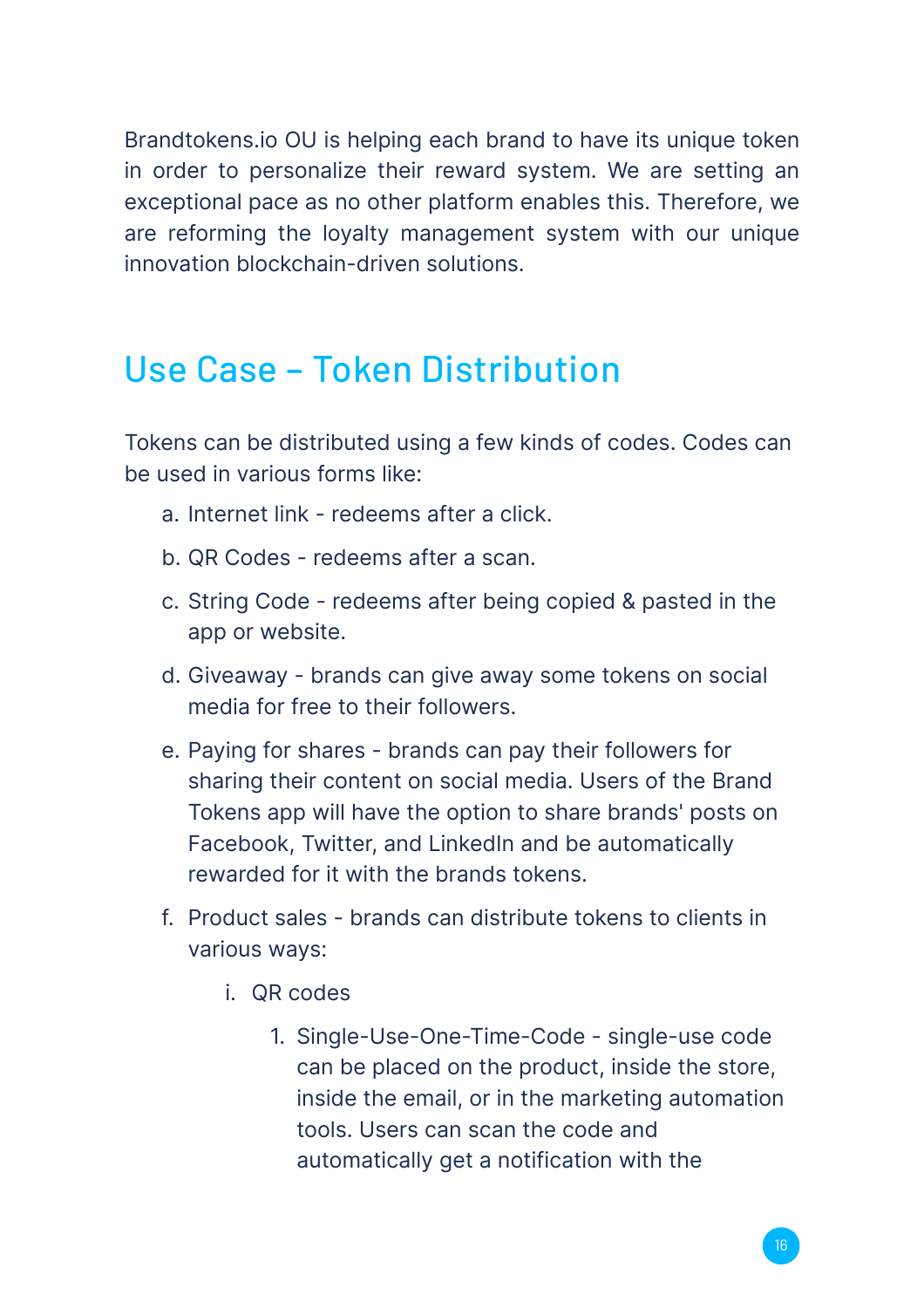confirmation of receiving tokens. A user can only use a code once.

2. Time-locked-One-Time-Code - A user can get tokens once per specified period of time.

## The Benefits of the Brand Tokens Platform

#### For Customers

Today's customer wants to be rewarded instantly, and if they don't feel even a small endorphin rush, they won't catch on and engage. This is especially important during the first experience with the brand. Using tokens, they can be rewarded instantly because they will receive valuable tokens that can be redeemed or sold right away. Receiving tokens feels like getting cash. The value of tokens is priced in real-time, so they might even become an active player on the brands market. If there are strong incentives put by the brand, users can engage not only through purchasing but also by trading the token.

Thanks to the model where every brand has their own token, users can benefit from price differences. It means that every now and then, there will be a great deal to make with the brand. If the price of the given token loses in value for some reason, deals also become cheaper, giving the client an even better deal.

- I. Many Brands in one place get the most out of what you've earned!
- II. Instant and transferable rewarding tokens priced realtime
- III. Many good, customized deals for everyone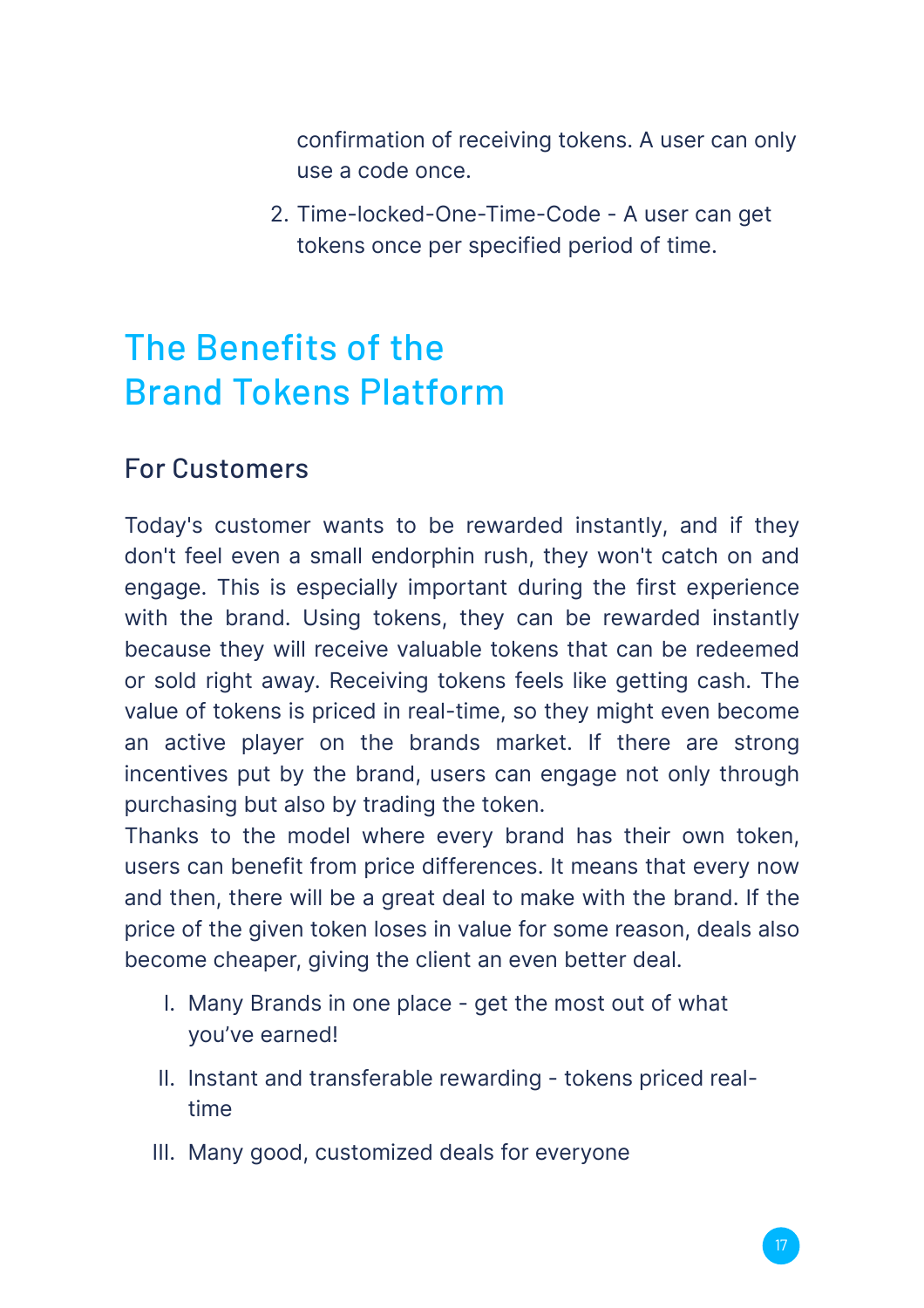- IV. Friends on board sharing is caring buy together even cheaper
- V. Manageable token wallet with friends and family
- VI. Better User Experience more fun
- VII. Play & Win and Play & Earn programs for tokenized members
- VIII. Extra promotions not accessible for untokenized users

#### For Brands

Research has shown that loyalty programs are highly beneficial to brands. 71% of consumers say that loyalty programs are a meaningful part of their relationship with brands (Bond Insights). 86% of shoppers said they have joined a loyalty program to collect points for rewards (Retail Touchpoint). Also, 75% of shoppers claim they favor companies that have some kind of rewards program (Virtual Incentives).

95% of loyalty program members are looking to engage with brands via new high-tech solutions like augmented reality and digital loyalty programs (Bond Insights). This digital trend is a good thing for retailers. Cards are expensive to manufacture, replace, and require costly systems that have high fees.

Brands will get even more benefits from using Brand Tokens than from the traditional loyalty programs.

- I. Simple and low-cost loyalty system
- II. Higher clients retention
- III. Lower customer acquisition cost
- IV. No need to buy third party "points"
- V. Bigger engagement in social media
- VI. Higher brand awareness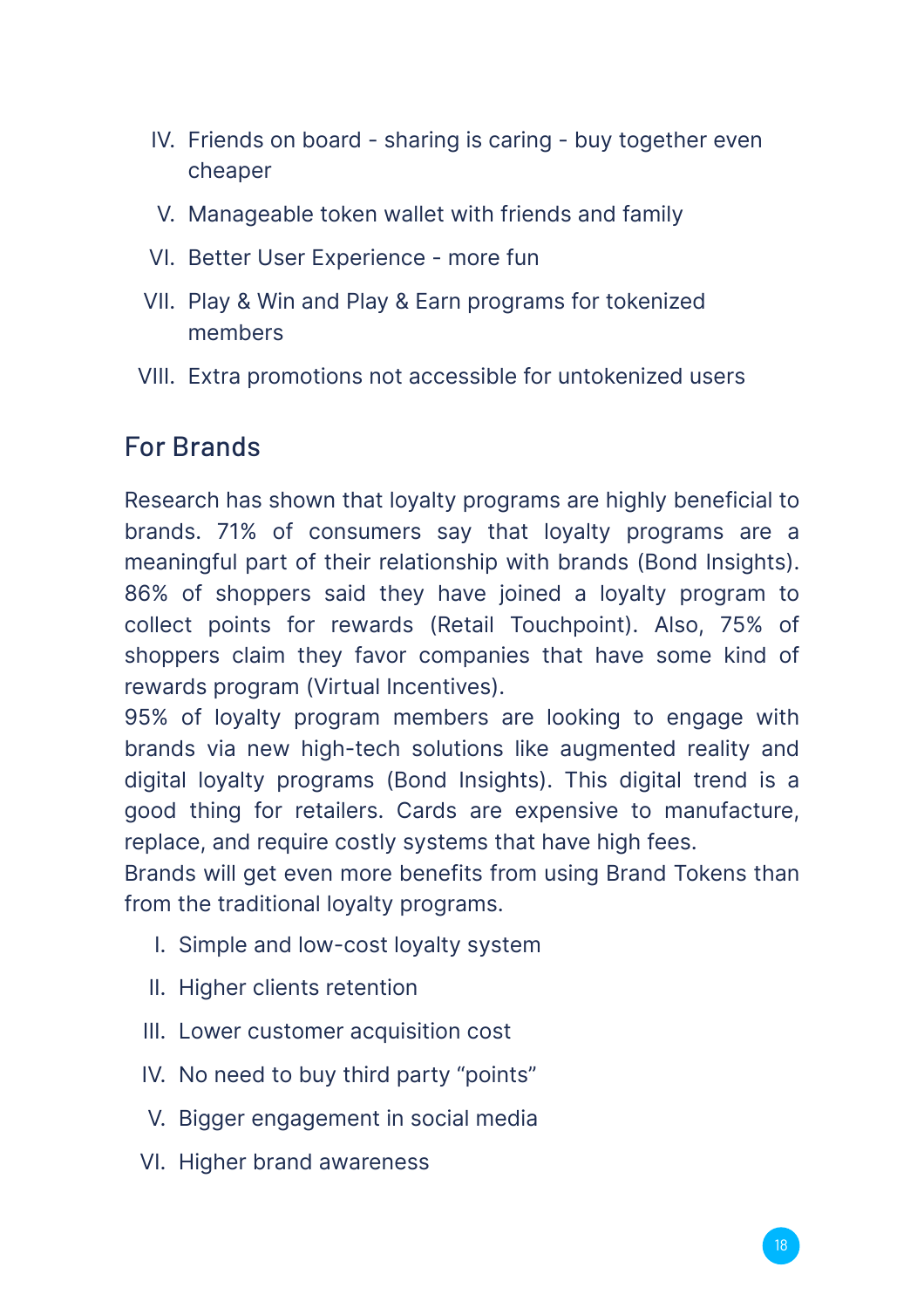- VII. Increase in sales
- VIII. More data with higher details and new insight
	- IX. New methods of influencer and word-of-mouth marketing incentivisation
	- X. Free subscription for buying BRND for a minimum of 1 year
	- XI. and even better sales

#### For Investors

- I. Market share worth over USD 200 billion
- II. 20% of revenues from subscription fees will be transferred for the redemption of brand tokens from the market.
- III. Investment in the newest technology Blockchain, Machine Learning, Big Data, and Data Science. All supported by good AI algorithms.
- IV. The use of tokens on blockchain builds a network of loyalty programs that are compatible with each other and can function in any other system based on blockchain. Brand Tokens isn't a closed platform with its incompatible technology, but an open system that can scale globally and integrate with any other system (including accounting or CRM).
- V. Brand Tokens is based on already existing, trustworthy brands, that already have their loyal users. The mutual user-brand relationship will make us grow naturally, making it nearly impossible to fail. The variety of industries and locations of brands in our platform will make it insensitive to economy crashes, both local and industry-specific.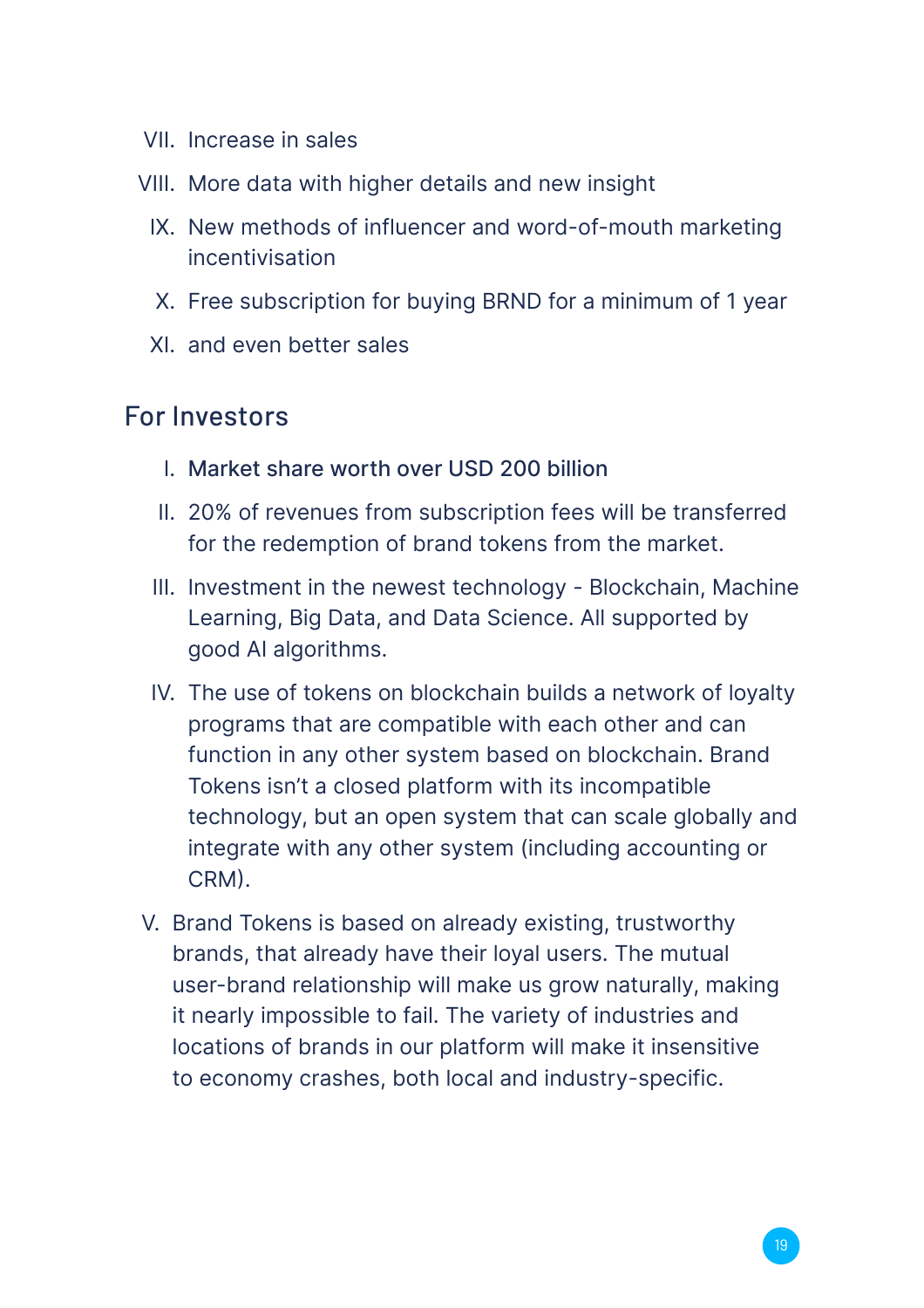## Why BRND Tokens

One of the core values driving BRND is sharing prosperity with all stakeholders who have contributed to the growth of its ecosystem. Instead of having a small company that shares benefits with only a few directors, we believe a network-type of arrangement is better.

Since we allow brands to create their own token on our platform, which is the xB token, we are offering them a unique personalized loyalty program opportunity that is easy and cost-effective to run. This way, we are transforming the loyalty management market.

We also encourage brands who are our partners to buy BRND token on special terms. Each brand who stakes 1 mln BRND for a minimum of 1 year will be rewarded with a free premium subscription for the time of maintaining the staking. This way our members will provide the funds for further development of services they will use.

## Token BRND

#### BRND Token Specs Token Info

SYMBOL

BRND

1,000,000,000 BRND TOTAL SUPPLY

DECIMAL

18

**BLOCKCHAIN** 

Ethereum - ERC20

Although individual brands can create their tokens (xB), BRND is a token of the Brand Tokens platform. It will be utilized in our ecosystem as a means of payment for:

- **•** Promoted deals.
- **Games and challenges for users.**
- As a reward for brands and users.
- **Affiliate reward**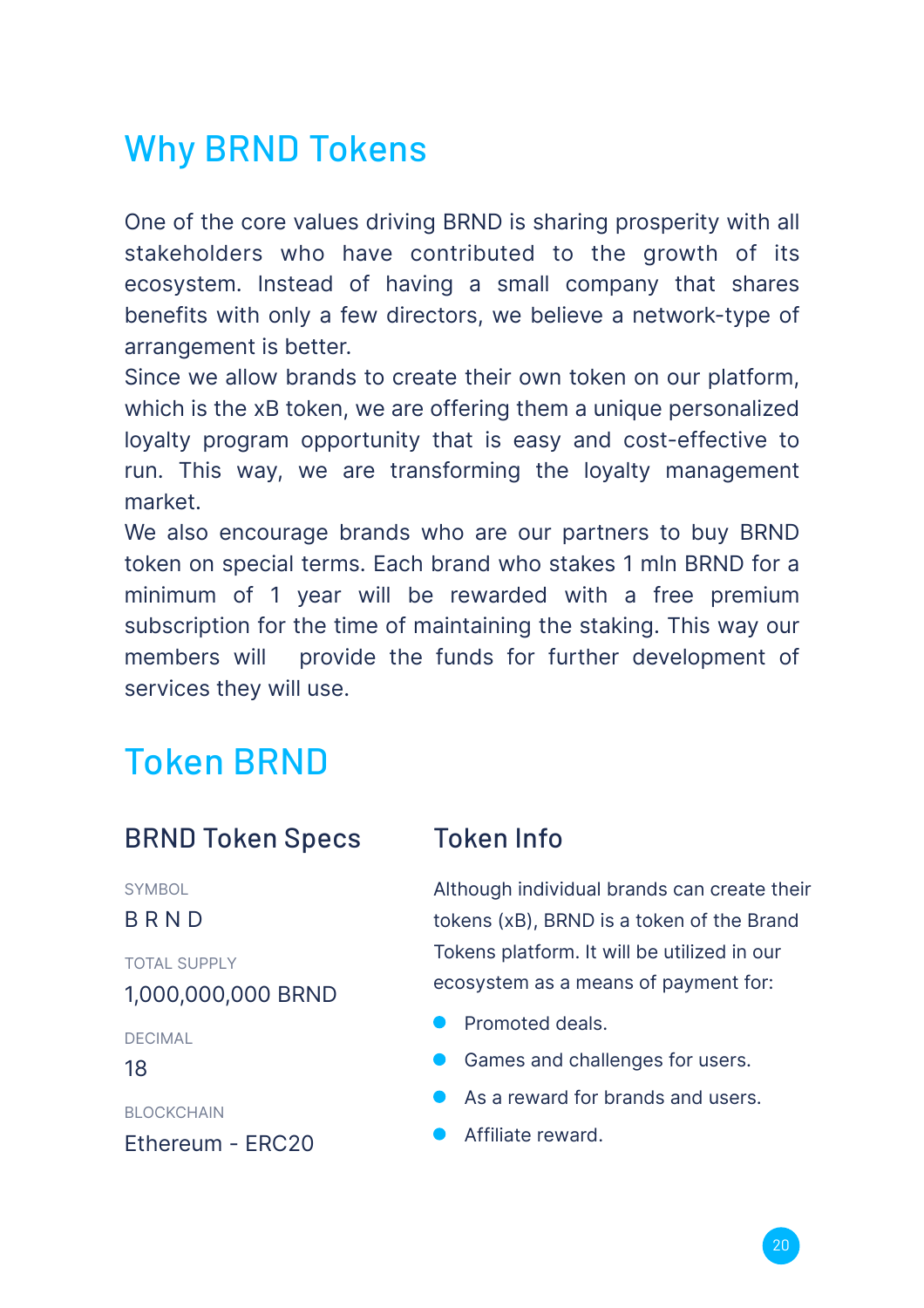The main demand will be generated by a buyback mechanism. This means that part of the revenue will be intended to repurchase tokens from the market. Repurchased tokens will be burned, which will decrease the total supply of the BRND tokens in circulation.

#### Token Sale

| <b>SOFT CAP</b>    | <b>HARD CAP</b> |                |                  | <b>ACCEPTED CURRENCIES</b> |               |  |  |  |  |
|--------------------|-----------------|----------------|------------------|----------------------------|---------------|--|--|--|--|
| 250,000 USD        |                 | 1,000,000 USD  | BTC / ETH / FIAT |                            |               |  |  |  |  |
|                    |                 |                |                  |                            |               |  |  |  |  |
| <b>Round I</b>     | <b>Tier I</b>   | <b>Tier II</b> | <b>Tier III</b>  | <b>Tier IV</b>             | <b>Tier V</b> |  |  |  |  |
| Share              | 20.00%          | 20.00%         | 20.00%           | 20.00%                     | 20.00%        |  |  |  |  |
| Number of tokens   | 80,000,000      | 80,000,000     | 80,000,000       | 80,000,000                 | 80,000,000    |  |  |  |  |
| <b>Token price</b> | \$0.00150       | \$0.00200      | \$0.0025         | \$0.0030                   | \$0.0035      |  |  |  |  |
| Total              | \$120,000.00    | \$160,000.00   | \$200,000.00     | \$240,000.00               | \$280,000.00  |  |  |  |  |
|                    |                 |                |                  |                            |               |  |  |  |  |
| <b>Round II</b>    | Tier I          | <b>Tier II</b> | <b>Tier III</b>  | <b>Tier IV</b>             | <b>Tier V</b> |  |  |  |  |
| Share              | 20.00%          | 20.00%         | 20.00%           | 20.00%                     | 20.00%        |  |  |  |  |
| Number of tokens   | 40,000,000      | 40,000,000     | 40,000,000       | 40,000,000                 | 40,000,000    |  |  |  |  |
| Token price        | \$0.0040        | \$0.0045       | \$0.0050         | \$0.0055                   | \$0.0060      |  |  |  |  |
| Total              | \$160,000.00    | \$180,000.00   | \$200,000.00     | \$220,000.00               | \$240,000.00  |  |  |  |  |

#### Token Distribution

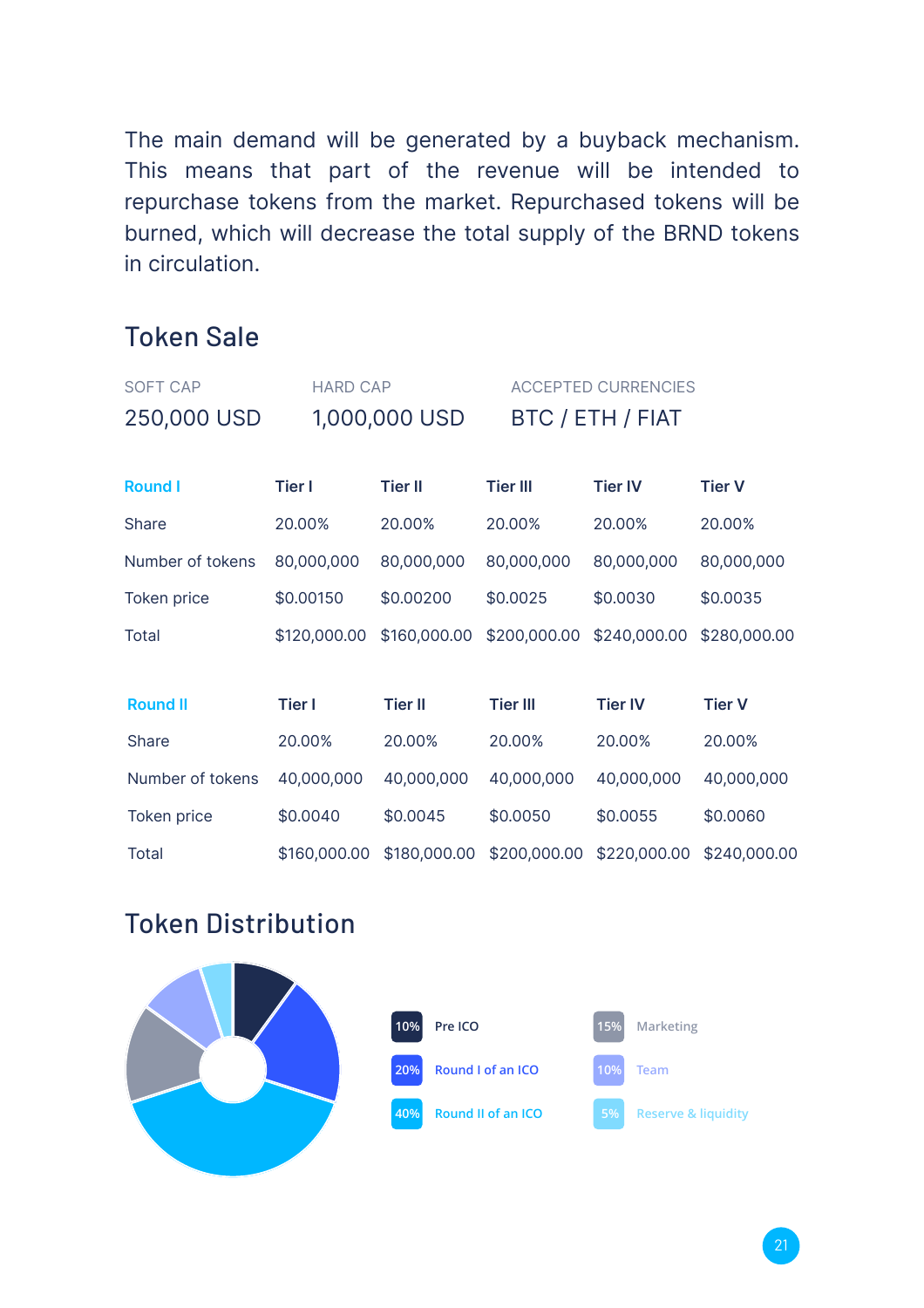## Roadmap

#### 2020

- Q1 Brandtokens OU Company is incorporated in Estonia as a software and technology company.
	- New website allowing Sign-Up for both Brands and Users with opportunity of subscribing for favourite brands tokens.
	- preICO open for internal clients (limited edition to only 100 mln tokens).
- Q2 Voting system for users to decide which Brands they welcome on the platform.
	- ICO 400 mln tokens in distribution.
	- First 1.000 Brands in the system.
- Q3 Mock-ups of an application
	- Launch of loyalty program in tokens with BRND and xB for beta-testers and early adopters.
- Q4 Open platform for every company, massive on-boarding.
	- Marketing deals, growing brand and user base.
	- Launch Marketing Automation Tools for Brands. ●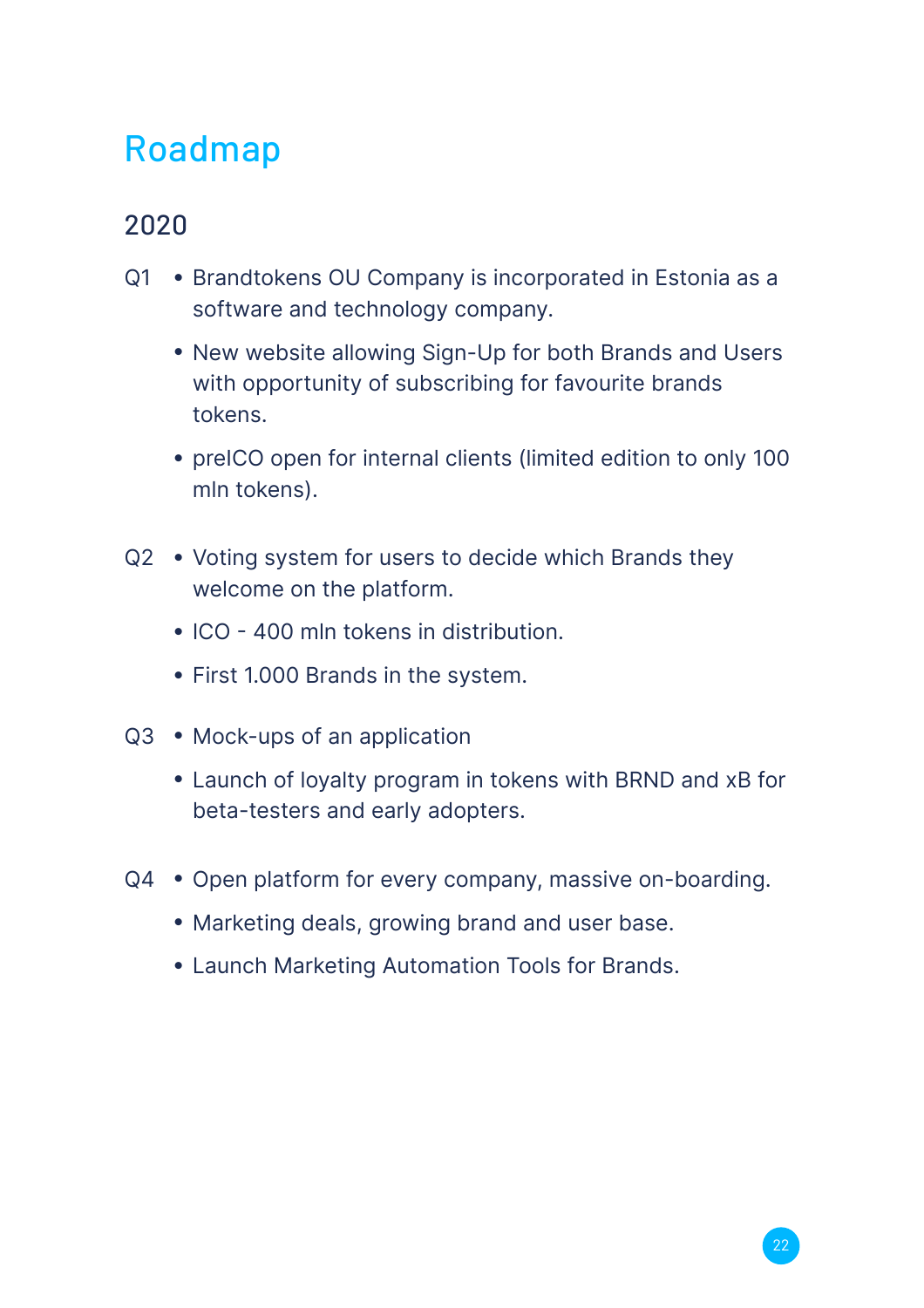#### 2021

- Q1 AI powered profiling, new quality in Marketing Automation.
	- Platform development.
- Q2 ICO Round 2.
	- Intense marketing of the platform.
- Q4 BRND token listed on exchange platforms.
	- Buyback of BRND tokens for the first time.
	- Platform development.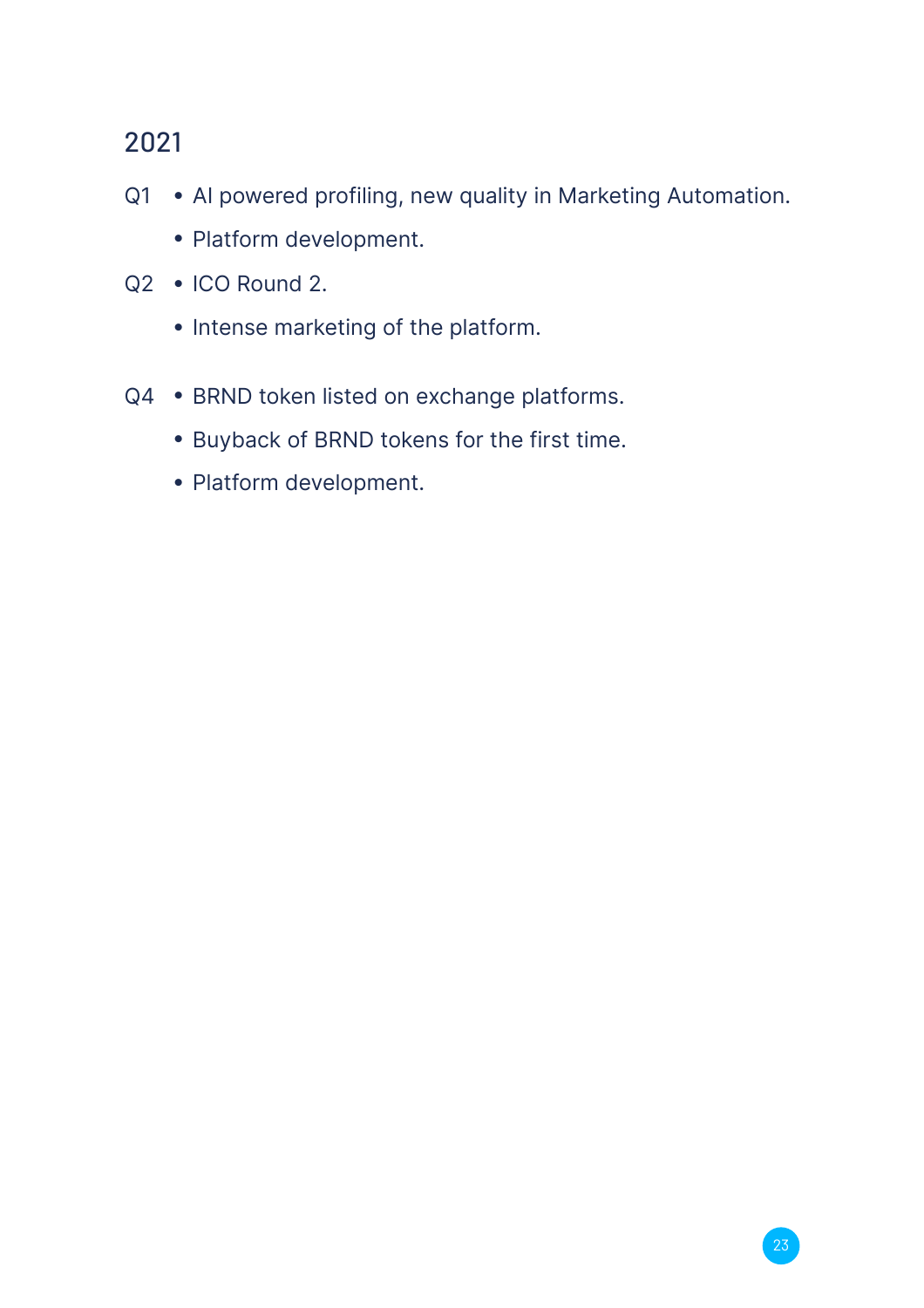## Risks and Legal Disclaimer

The information presented in this Whitepaper should not be considered exhaustive and does not in any way imply any elements of a contractual relationship. Its only aim is to provide relevant and reasonable information to potential token holders so that they can decide whether to begin a thorough analysis of the company with the intent of acquiring BRND Tokens.

Nothing in this Website and/or Whitepaper shall be deemed to constitute a prospectus of any kind of a solicitation for investment, nor does it, in any manner, concern any offering or a solicitation to purchase any kind of securities in any jurisdiction whatsoever. The document is not composed in line with and is not subject to laws or regulations of any jurisdiction designed to protect investors.

Certain statements, estimates, and/or financial information contained within this Website and/or Whitepaper constitute forward-looking, or pro-forma statements, and information. Any such statements or information contain known and unknown risks, and uncertainties that may cause real events or results to differ greatly from the estimates or the results suggested or expressed in such forward-looking statements.

Nothing published by or republished from Brandtokens.io or any of its subsidiaries related to the BRND Tokens should be interpreted as investment advice. The information here is for educational and informational purposes only. Please consult with relevant licensed professionals before you make any financial transactions, including any investments regarding the ideas or opinions expressed, past, present, or future by the entities mentioned above and any future entities that may operate or run under the parent entities.